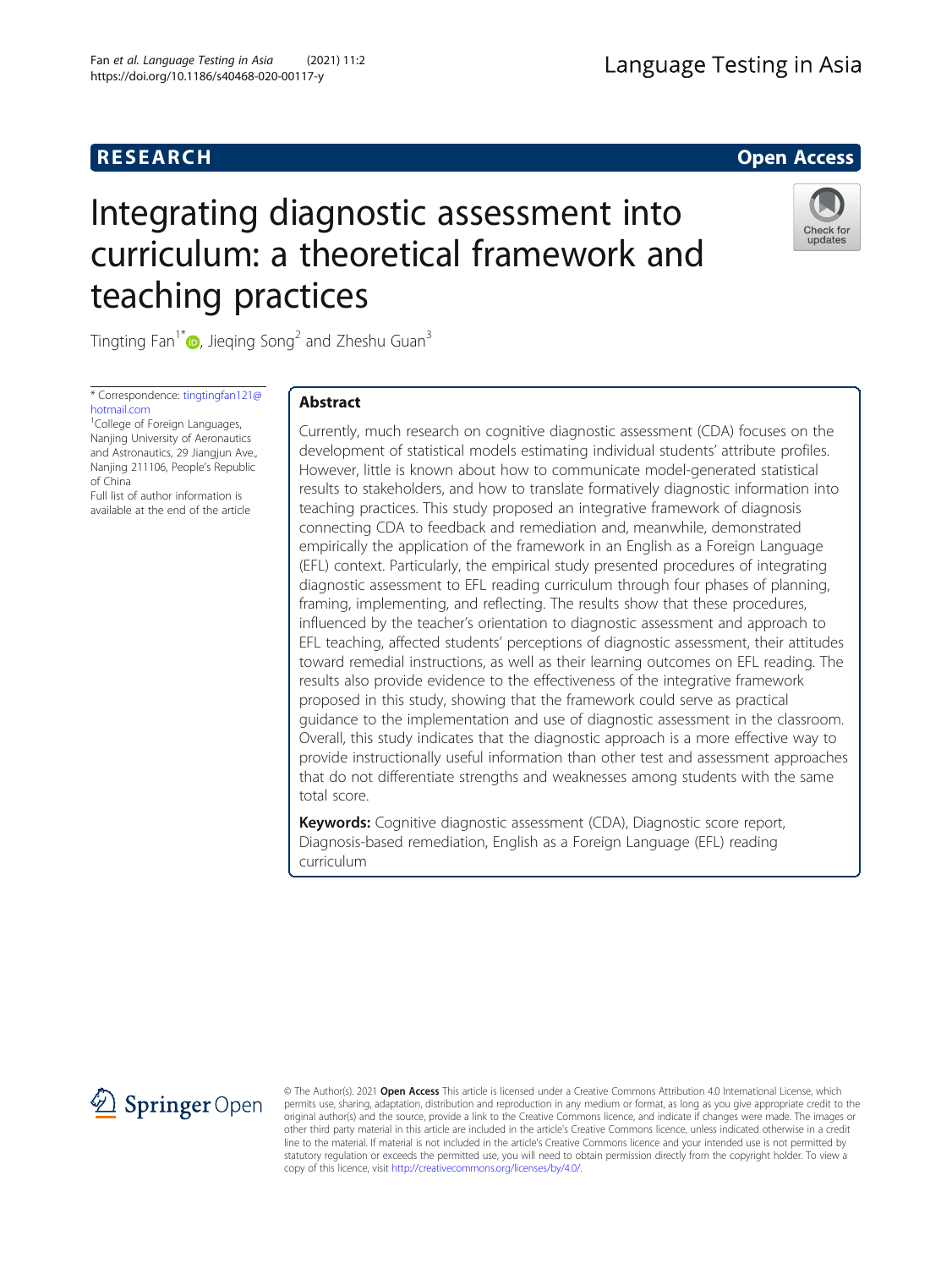# Introduction

Cognitive diagnostic assessment (CDA) refers to a set of cognitively grounded, diagnostic procedures attempting to pinpoint students' strengths and weaknesses in relation to their knowledge structures and processing skills (referred to as attributes) in the target domain (Lee & Sawaki, [2009\)](#page-21-0).

In contrast to standardized testing that measures the educational level of students on a broad scale and reports the measurement results in a summative manner, CDA, rooted in the cognitive psychology of problem solving (Snow & Lohman, [1989](#page-22-0)), makes explicit the test developer's assumptions about the finegrained attributes a test taker would use in a content domain, how the attributes develop, and how test takers of higher proficiency differ from those of lower proficiency (Mislevy et al., [2003](#page-21-0)). Over the past decade, the profusion of CDA research in the field of language testing has led to a more comprehensive conceptualization of the construct, and more advanced techniques of operationalization for language testers and language teachers. Although the importance of CDA in language studies has been widely recognized (Alderson et al., [2015;](#page-21-0) von Davier & Lee, [2019](#page-22-0)), how CDA could be used to inform language teaching practices in the classroom remains unexplored. Previous research suggests that the fine-grained information generated from CDA could help promote students' learning and guide further instruction (e.g., Lee, [2015](#page-21-0)). However, only little is known about how to communicate the model-generated statistical results to stakeholders, and how to translate formatively diagnostic information into teaching practices both theoretically and empirically (Mislevy et al., [2003;](#page-21-0) Stout, Henson, DiBello, & Shear, [2019](#page-22-0)).

To respond to the paucity of research in this respect, we proposed a framework of cognitive diagnosis integrating feedback, remedial teaching, and learning to diagnostic modeling procedures in the CDA system and reported an empirical study demonstrating the application of the proposed framework, particularly the diagnosis-based remediation specified in the framework, in an English as a Foreign Language (EFL) context.

# Cognitive diagnostic assessment and its application on EFL teaching: a brief overview

The notion of diagnosis can be traced back to the 1950s (e.g., Cronbach & Meehl, [1955](#page-21-0)). On the basis of it, CDA emerged and discussed extensively in the areas of education, psychometrics, and applied linguistics, including books and special journal issues (e.g., Alderson et al., [2015](#page-21-0); Lee, [2015;](#page-21-0) Lee & Sawaki, [2009](#page-21-0); Leighton & Gierl, [2007](#page-21-0); von Davier & Lee, [2019\)](#page-22-0). As noted by previous studies, CDA differs from traditional test and assessment approaches in at least three aspects. First, it is developed from cognitive models of learning backed by empirical evidence of human information processing, which is rarely employed by either large-scale tests or classroom-based assessments, irrespective of the well-established assessment and psychometric practices that followed (Mislevy et al., [2003;](#page-21-0) Snow & Lohman, [1989](#page-22-0); von Davier & Lee, [2019](#page-22-0); Wang & Gierl, [2011](#page-22-0)). Second, different from traditional testing procedures ranking examinees along a proficiency continuum, CDA estimates students' abilities as a composite of fine-grained attributes, thereby facilitating unequivocal and multi-faceted measurement of students' learning (Chen & de la Torre, [2014;](#page-21-0) Leighton & Gierl, [2007\)](#page-21-0). Last, providing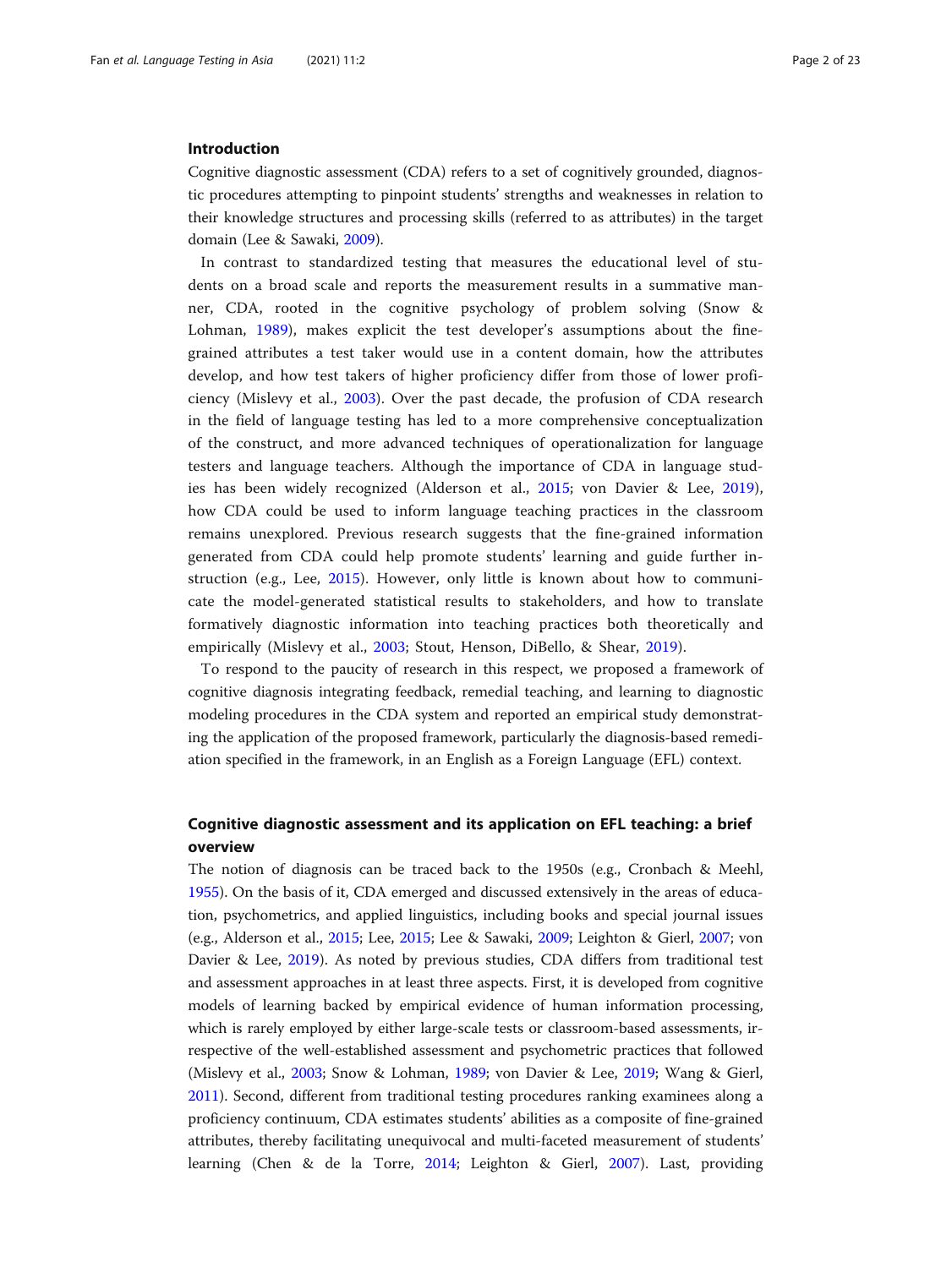stakeholders with detailed diagnostic information, CDA can bring about a positive washback effect. Washback describes the influence of testing on teaching and learning (Tsagari & Cheng, [2017\)](#page-22-0). Although high-stakes tests of nondiagnostic purposes can have enormous washback, this effect might be rather "general, systemic, complex, and difficult to trace" (Lee, [2015](#page-21-0), p.8). In contrast, the impact produced by CDA is more specific and individualized. The resulting information can be used directly in the classroom to inform the design of instruction, improve students' learning, and guide the development and reform of the curriculum.

Much of the research on CDA has hitherto been centered on the first two aspects, concerning selection and evaluation of cognitive models to define attributes and their relationships (e.g., Wang, Song, Chen, Meng, & Ding, [2015](#page-22-0)), development and extension of diagnostic classification models (DCMs) to estimate individual students' attribute profiles from the response data of the assessment (e.g., de la Torre, [2011](#page-21-0); Zhan, Ma, Jiao, & Ding, [2020\)](#page-22-0), and generation and comparison of statistical indices to examine model robustness in tracking the current state of student knowledge and the process of knowledge progression in real-world applications (e.g., Johnson & Sinharay, [2018;](#page-21-0) Ma, Iaconangelo, & de la Torre, [2016](#page-21-0)). In the area of language testing, theoretical elaborations of CDA focus primarily on principles of language diagnosis (e.g., Harding, Alderson, & Brunfaut, [2015\)](#page-21-0), and procedures of applying and verifying DCMs in language tests (e.g., Lee & Sawaki, [2009\)](#page-21-0). Although a number of theoretical elaborations include diagnostic feedback and diagnosisbased remediation in their framework, these components are viewed as complements to diagnosis, not fully functioning in the CDA system. The cognitive diagnosis model of Lee and Sawaki ([2009](#page-21-0)) is such an example: It divides CDA into definition of attributes, Q-matrix construction, data analysis, and score reporting. The first three components specifying the cognitive model and statistical procedures are considered as the core of diagnosis. By taking a "minimalist approach" (Lee, [2015](#page-21-0), p.14) to remediation, the model does not go further than simply providing feedback about the examinees' identified strengths and deficiencies in the attributes they have or have not mastered sufficiently, which might negate or weaken the mission of CDA to impact and promote subsequent teaching and learning positively.

In addition to theoretical elaborations, language testers have also applied empirically the CDA procedures in an array of reading and listening tests under different DCMs including the research from Jang ([2009](#page-21-0)), Kim ([2015](#page-21-0)), Chen and Chen ([2016](#page-21-0)), Yi ([2017](#page-22-0)), and Fan and Yan ([2020\)](#page-21-0). All of the above studies adopted the retrofitting approach fitting a DCM or several DCMs for cognitive diagnosis to the test data from assessments not originally designed for diagnostic purposes, such as the PISA, the LanguEdge, and the TOEFL. The emphasis was therefore put on examining the robustness of the selected DCM to the test data. For example, Fan and Yan ([2020](#page-21-0)) adopted a model selection method to compare the four DCMs (including the G-DINA, the DINA, the LLM, and the RRUM) to validate the Q-matrix and fit test takers' responses to the National Matriculation English Test (NMET) in China. After model-data fit comparisons with both internal and external measures, the RRUM was found to be the most adequate model among the four to fit the test data, and used to generate diagnostic results at both group and individual levels of high school EFL learners. Although the study produced fine-grained, diagnostic information at both group and individual levels, it did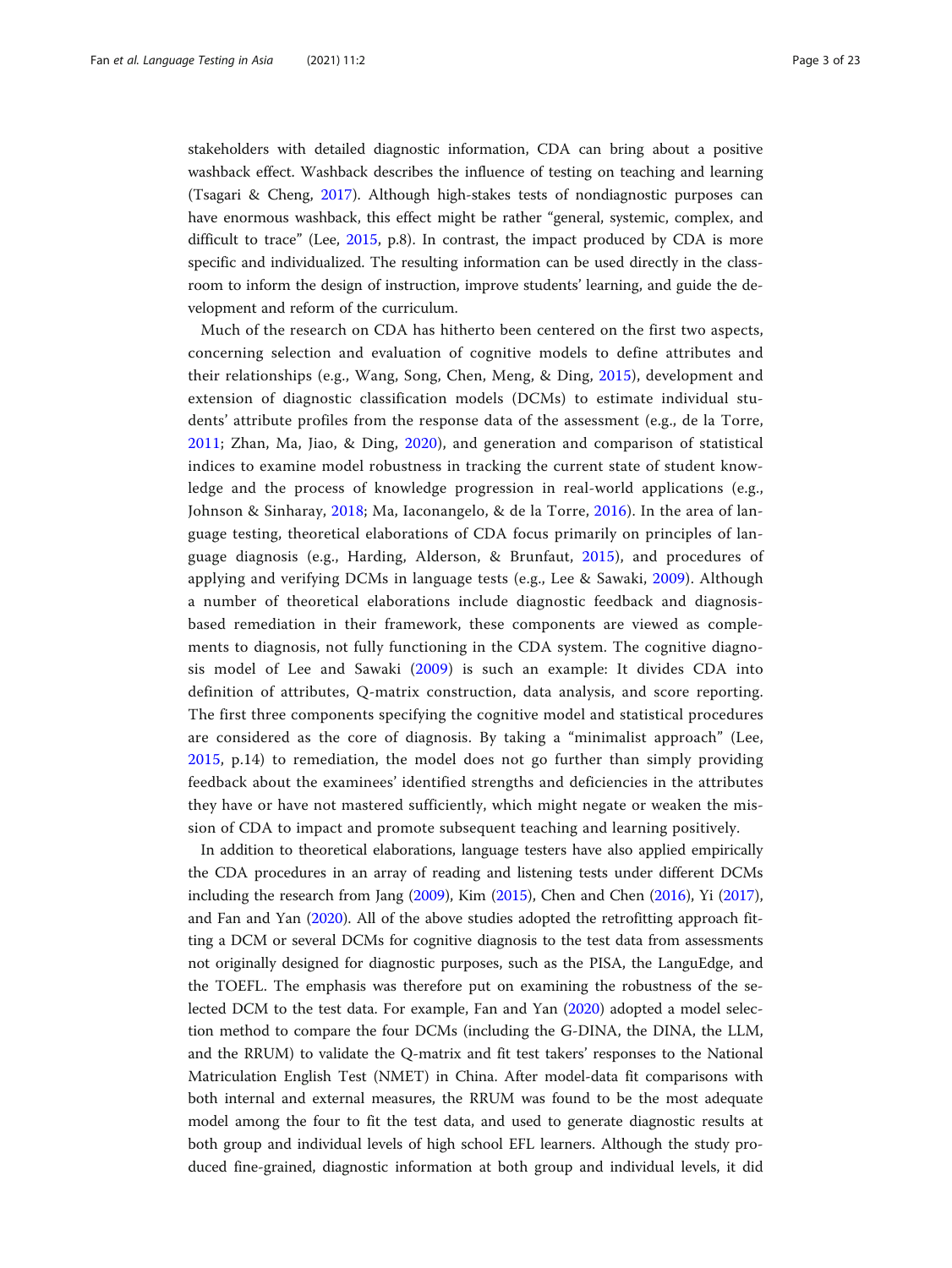not go further to use the diagnostic results in classroom settings. Questions remain as to how to translate the model-generated, statistically sophisticated information into teaching practices.

To address these gaps, we propose, in the following session, a framework of cognitive diagnosis aiming at integrating feedback, remedial teaching and learning to diagnostic modeling procedures in the CDA system. The framework builds on existing approaches which aim at modeling language diagnosis (e.g., Fan & Zeng, [2016;](#page-21-0) Harding et al., [2015;](#page-21-0) Lee, [2015;](#page-21-0) Lee & Sawaki, [2009](#page-21-0)), feedback (e.g., Zenisky & Hambleton, [2012\)](#page-22-0), and classroom-based assessment (e.g., Hill & McNamara, [2011;](#page-21-0) Wang & Li, [2019](#page-22-0)) theoretically, as well as empirical studies that have applied CDA in the diagnosis of students' language abilities.

# The integrative framework of diagnosis and specification of its components

The integrative framework of diagnosis consists of four major components, including (1) designing and conducting diagnostic assessments, (2) providing diagnostic feedback to stakeholders, (3) implementing remedial instruction and learning, and (4) validating the integrative system of diagnosis. The components that constitute the framework are visualized in Fig. 1 and explained in detail below.

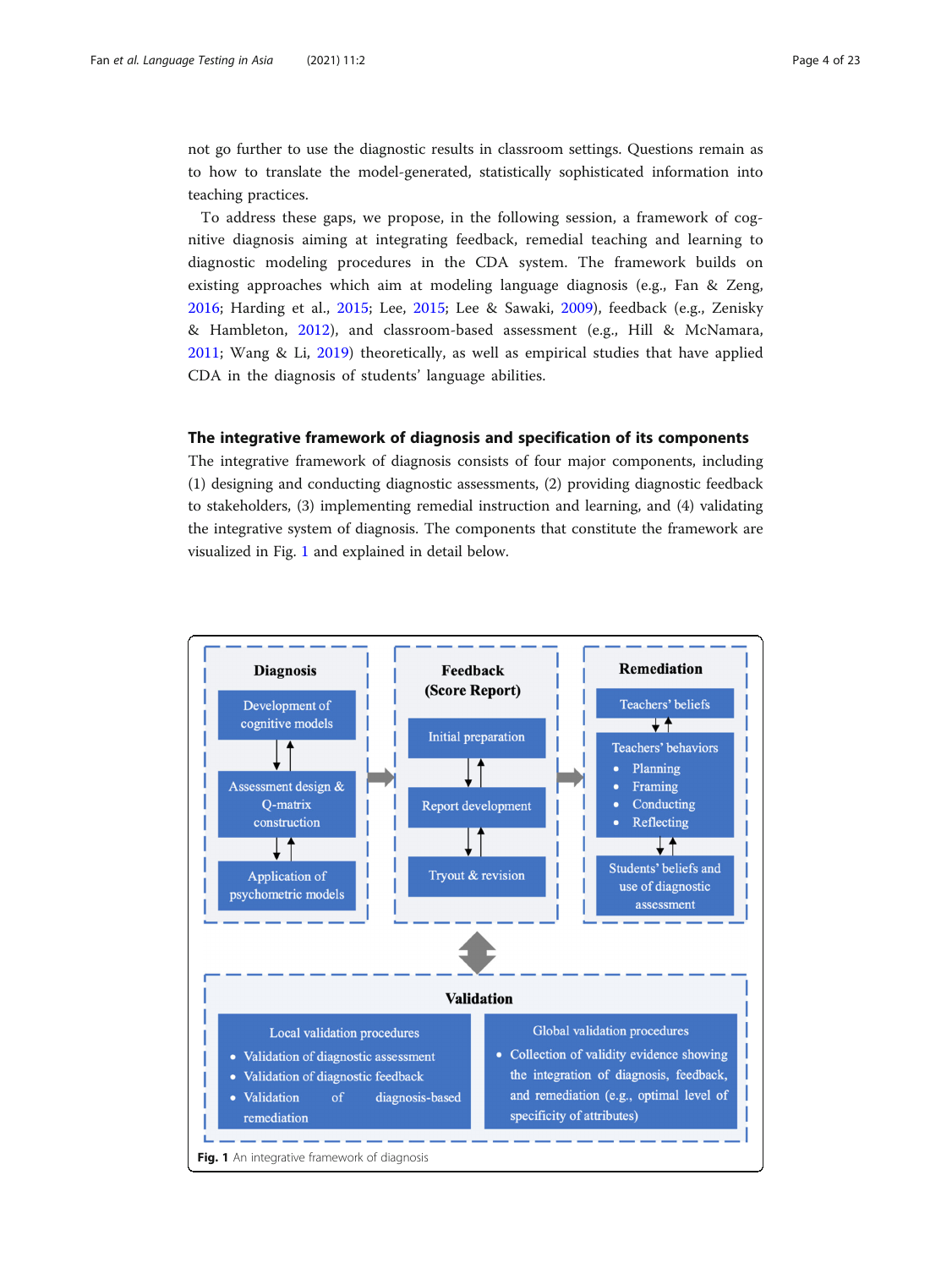### **Diagnosis**

Diagnosis is the first component of the framework. The purpose of diagnosis is to pinpoint individual students' strengths and, more importantly, weaknesses on the attributes that the student has not yet fully mastered. Diagnosis can be realized through developing diagnostic assessments from the ground up by following three steps, including constructing the cognitive model, designing assessment instruments and the associated Q-matrix, and applying psychometric models for data analysis (de la Torre & Minchen, [2014\)](#page-21-0). Serving as the basis for principled assessment design, the cognitive model specifies the definition of attributes to be measured as well as the interrelationship among these attributes. Oftentimes, the attributes are extracted from relevant cognitive theories or proficiency scales conceptualizing students' abilities at distinct reference levels in the target domain and validated using empirical data such as think-aloud protocols presenting students' test-taking processes (Jang & Wagner, [2013](#page-21-0); Leighton & Gierl, [2007\)](#page-21-0). The validation procedure is pivotal if the cognitive model involves the hierarchical relationship in which psychological ordering is assumed among the attributes. The results of validation and, when necessary, subsequent revisions of the hierarchy would result in a more accurate and valid cognitive model for assessment development and analysis (von Davier & Haberman, [2014](#page-22-0); Wang & Gierl, [2011\)](#page-22-0).

With the cognitive model defining the construct, diagnostic assessment instruments, for example, assessment tasks and questionnaires, can be developed, along with the Qmatrix specified to map the attributes to individual assessment items. Among a variety of item formats, discrete-point items assessing a single construct in each item are preferred by educational researchers for they allow efficient identification of weaknesses at fine-grained levels, exploration of root causes of the weaknesses, and straightforward interpretation of diagnostic results (Alderson et al., [2015;](#page-21-0) Fan & Zeng, [2016;](#page-21-0) Xie, [2019](#page-22-0)). The construction of assessment items is followed by procedures for collecting and scoring students' response data, which are subject to statistical analysis in a psychometric model. The psychometric model captures a set of statistical procedures applied on the response data, including selection of appropriate model for data analysis, generation of expected attribute response patterns, evaluation of the model-data fit, and calculation of probabilities of mastery on each attribute for individual students (Wang & Gierl, [2011](#page-22-0)). Ideally, the psychometric model would be applied iteratively to achieve an adequate fit of the selected DCM to data.

# Feedback/score report

The second component is diagnostic feedback designed to describe and summarize the results of diagnosis to a variety of stakeholders, including teachers, students, policymakers, and parents (Lee, [2015\)](#page-21-0). It usually takes the form of a score report that turns statistically sophisticated assessment data into actionable information through both qualitative illustrations (e.g., verbal descriptions of attribute mastery levels) and quantitative presentations (e.g., tables and graphs; Rankin, [2016](#page-21-0)). Adapting the score report development model of Zenisky and Hambleton ([2012](#page-22-0)), the feedback component in the integrative framework of diagnosis sequences through three stages of initial preparation, report development, tryout and revision. Preparation requires defining the purpose of the score report, identifying the target audience, and carrying out needs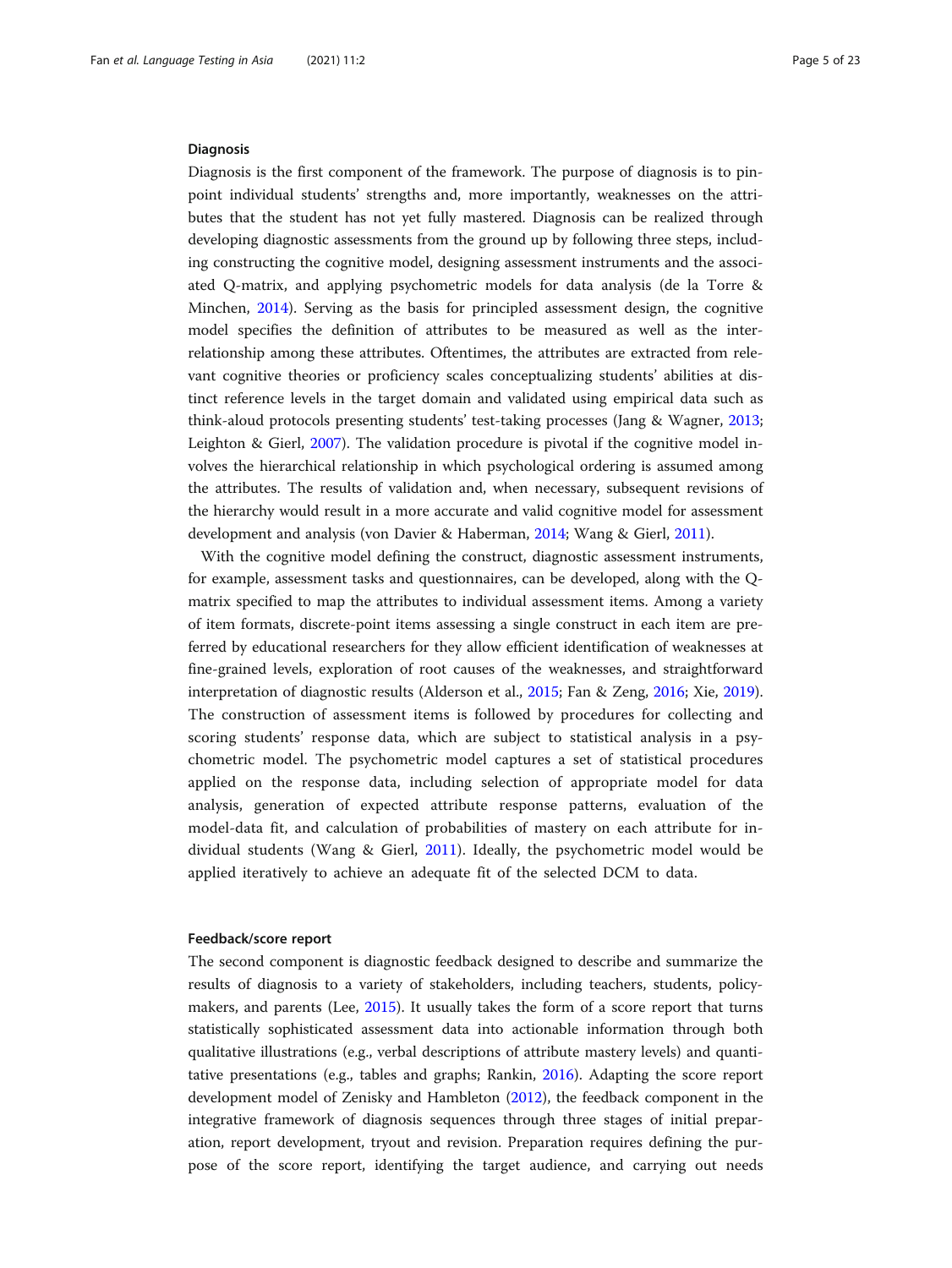assessments to the audience. After careful preparation, the prototype report is produced and reviewed internally within the expert panel responsible for the development and revision of the report. At this stage, questions concerning the content and design of the diagnostic score report should be addressed, including but not limited to: How does one best transform psychologically complicated information unique to CDA to either qualitative or qualitative presentations in the report so as to maximize accurate interpretation of the target audience? Is the diagnostic information conveyed through a static report (online or paper), a series of reports, or a dynamic online reporting system? How is language structured to express ideas and values that conform to the socio-cultural context from which they are produced (Hambleton & Zenisky, [2013](#page-21-0); Roberts, [2012;](#page-21-0) Roberts, Gotch, & Lester, [2018](#page-21-0))?

Thereafter, the prototype report should be trialed in field testing where audience's opinions and understanding of the report contents are investigated via controlled studies. The data are then analyzed to inform the revision of the report, which might be subject to a new round of field testing. The tryout and revision session plays a fundamental role in the development of score report because a number of existent studies have shown that many teachers, students, and parents have trouble interpreting and making appropriate use of score reports (Brown, O'Leary, & Hattie, [2019;](#page-21-0) Hambleton & Zenisky, [2013;](#page-21-0) Tannenbaum, [2019;](#page-22-0) Zapata-Rivera & Katz, [2014](#page-22-0)). The interpretability of score reports, viewed as an integral part of validity (O'Leary, Hattie, & Griffin, [2017](#page-21-0)), is more critical in the diagnostic context because CDA has a strong mission of facilitating future instruction and learning, which must be realized through careful design of the score report communicating strengths, weaknesses, and root causes of weaknesses to teachers and students effectively (Lee, [2015\)](#page-21-0). Otherwise, subsequent activities cannot be acted upon to remediate the identified weaknesses and promote the overall learning potential. In addition to the score report development and revision, ongoing monitoring and maintenance are also in need to ascertain that the report remains useful and functions as intended (Zenisky & Hambleton, [2012\)](#page-22-0).

# Remediation

The third component is concerned with remediation (or treatment/intervention), which refers to a set of teaching and learning activities aiming at strengthening the identified weaknesses of students on the attributes in the target domain (Lee, [2015\)](#page-21-0). Within this component, teachers are expected to integrate diagnostic assessment results into the curriculum to create meaningful content and concrete pedagogy. Adapting the classroom-based assessment framework of Hill and McNamara ([2011\)](#page-21-0) and the procedures for integrating teaching-leaning-assessment of Wang and Li [\(2019\)](#page-22-0), the remediation is centered on teachers' behaviors, comprising four processes of planning, framing, conducting, and reflecting. Planning emphasizes the decision-making process of teachers to compare and select materials, activities, and instructional approaches aligned with learning goals and diagnostic results. This category specifies information about the type and nature of planned instructional tasks for remediation and the relationship of diagnostic results to instruction. Framing investigates the extent to which the remediation is made explicit to students, along with the criteria to evaluate their progress. The purpose of this category is to share instructional intentions to students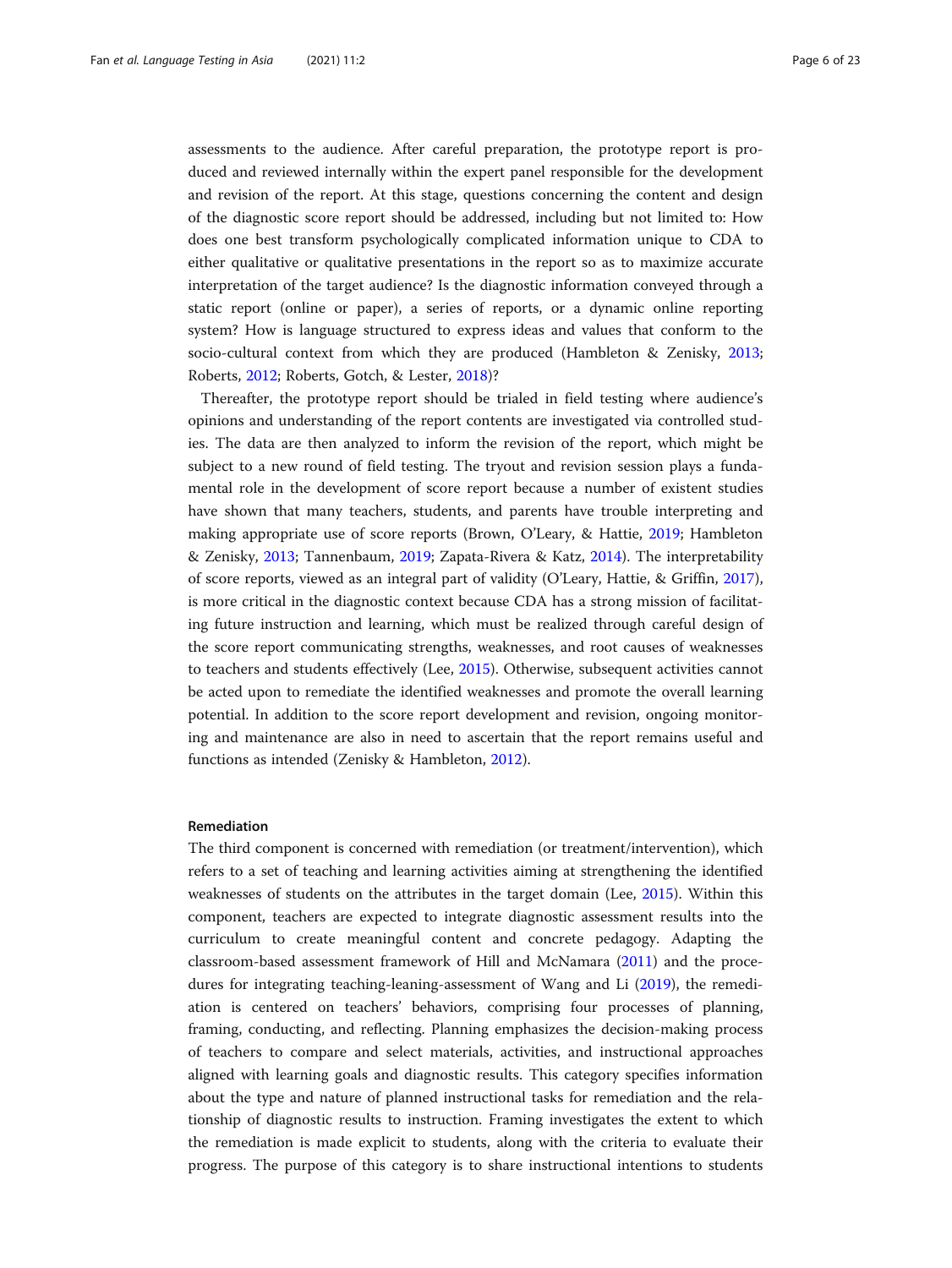so that they can have an appropriate orientation to the instructional tasks. Conducting specifies the process to implement the instructional plans in the classroom. At this stage, a majority of instructional activities are explicit, formal, and well-designed before the class. However, unplanned, instruction-embedded activities may also occur periodically in the classroom (Wang & Li, [2019\)](#page-22-0). Reflecting captures teachers' reflections on the instructional practices they have implemented in the classroom, which is reported to have positive effects on both the academic growth of teachers and subsequent teaching adjustments (Wang & Li, [2019\)](#page-22-0). Active engagement in self-reflection might help teachers exhibit an increased interest in the development of innovative teaching strategies and collaborative practices to facilitate the use of diagnostic information for improving students' learning.

Besides the behaviors of teachers, two additional elements are listed in the framework for their close relationships with remediation: teachers' beliefs, and students' beliefs and uses of the diagnostic assessment. Teachers' beliefs refer to the theory of classroom teachers about the subject, the curriculum, pedagogic principles, and assessment practices underlying their teaching practices (Hill & McNamara, [2011\)](#page-21-0). In the diagnostic context, teachers' perceptions about CDA and the associated feedback are reported to have implications on each process of planning, framing, conducting, and reflecting (Doe, [2015\)](#page-21-0). Therefore, teachers are worth to be investigated on their beliefs about the diagnostic assessment and provided, when necessary, with education that would equip them with the knowledge and skills to integrate the diagnostic assessment in the classroom effectively.

Students' beliefs and use of diagnostic assessment, closely related to the attitudes of learners about how the assessment is conducted, interpreted, and used in the classroom, can be investigated in teacher-to-student interactions, student-to-teacher interactions, and student-to-student interactions (Rea-Dickins, [2006](#page-21-0)). These interactions highlight discrepancies between teacher intentions and student understandings, and provide access to how students develop self-help remedial activities independent of the remediation offered by their teachers.

#### Validation

As the last component, validation is concerned with the process of collecting relevant and appropriate evidence to support the intended interpretation and use of diagnostic assessment scores (O'Leary et al., [2017\)](#page-21-0). Generally, the validity evidence comprises two types, local and global. Local evidence is gathered within each of the three aforementioned components. In the diagnostic phase, technical evidence in support of the quality of the CDA and associated DCMs include, but not limited to the following aspects: an analysis of relationships between the content of the diagnostic assessment and the construct (i.e., the cognitive model) it is intended to measure; a comparison between examinees' actual processes of responses and the response pattern intended by the test developers; and an examination of the fit of the selected DCM to the assessment response data (Fan, [2020\)](#page-21-0). In the feedback phase, validity evidence can be collected, via surveys to assessment and score report users, to justify the interpretability of the diagnostic score report; that is, the actual interpretations made and uses enacted by users are aligned with the interpretations and use of the score report intended by developers.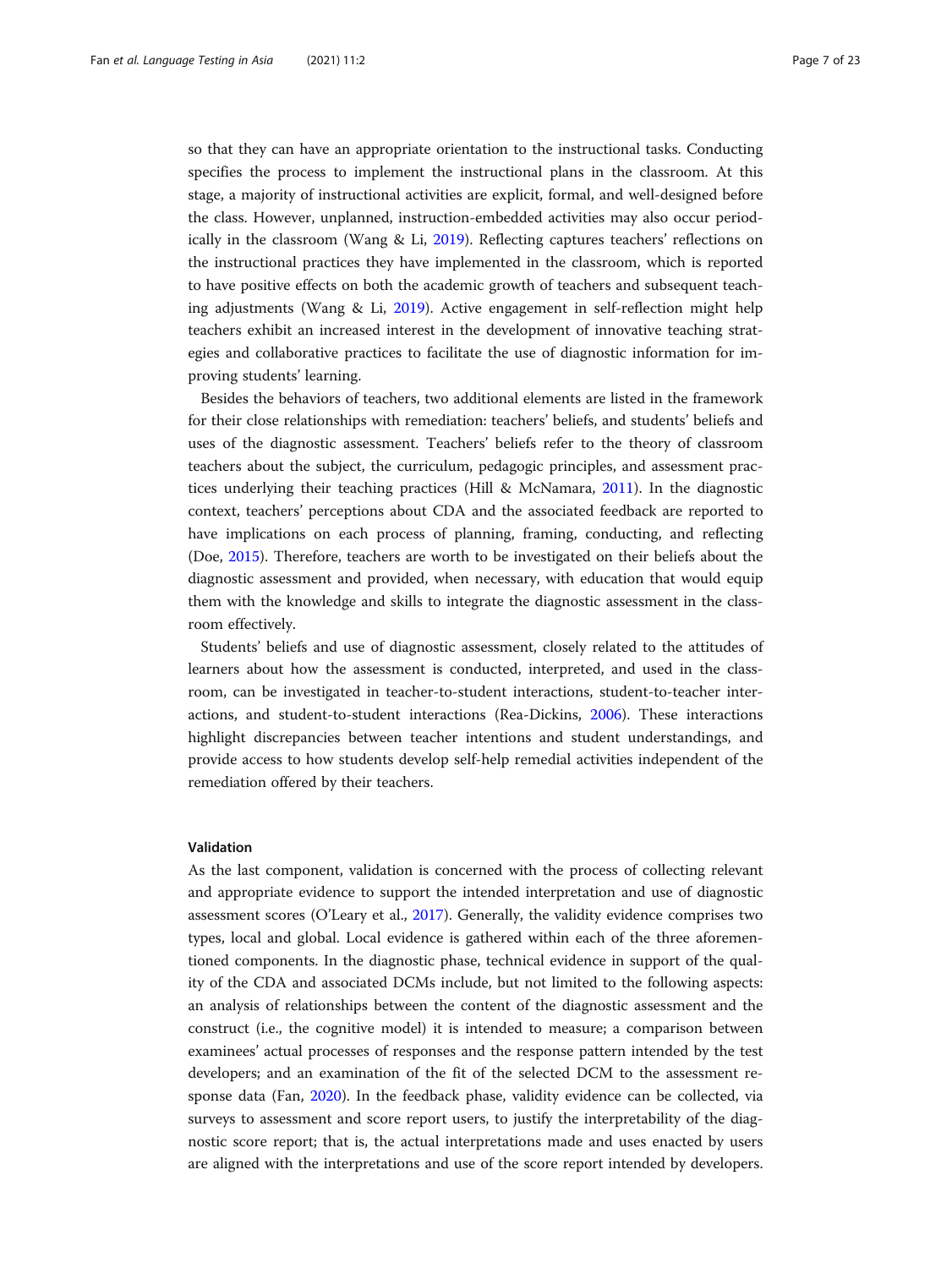In the same vein, the effectiveness of remedial teaching and learning could be evaluated through such methods as interviews, classroom observations, and experimental studies in real classrooms, although only a few existent research mentioned this part.

On the other hand, global evidence emphasizes the link and integration of the three components of diagnosis, feedback, and remediation. For example, in defining the cognitive model of diagnosis, one of the core problems is to determine the level of specificity of attributes in the content domain. However, as specificity is a property that is assessed along a continuum instead of a dichotomy, it is not easy to decide on the optimal level that is sufficient for diagnosis and feedback (Lee, [2015](#page-21-0)). Therefore, evidence concerning the level of specificity should be collected within the diagnostic component as well as from the other two components of the framework, so as to answer the following questions: What is the manageable level of specificity that can be treated by DCMs appropriately in CDA? What specificity levels of diagnostic information are most effective and useful to be acted upon by teachers and learners in the classroom? In the same vein, as the bridge between diagnostic assessment and diagnosis-based remediation, diagnostic score report should communicate statistically sophisticated information from the CDA to end-users and meanwhile be effective in facilitating and promoting subsequent remedial teaching and learning. Therefore, besides the interpretability of the score report, additional evidence is required to support the use of the diagnostic report in the classroom.

# Implementing the interpretive framework of diagnosis in the English as Foreign Language (EFL) course on reading comprehension

To demonstrate how the integrative framework of diagnosis can be implemented under classroom settings, in the following, we present an experimental study demonstrating the application of UDig diagnostic assessment issued by the Foreign Language Teaching and Research Press in a 12-week EFL reading course for first-year graduate students at a Chinese university. Particularly, the remediation processes were explored through self-narratives, focus groups, and individual interviews, and the remediation effects were examined by a pre-test post-test quasi-experiment. This study is part of a larger project investigating the usefulness of UDig diagnostic system in undergraduate- and graduate-level EFL courses in China. In the current study, we formulated three research questions:

RQ1: What did the teacher do to integrate UDig diagnostic assessments into the curriculum? What beliefs were underpinning the teacher's behaviors? RQ2: What were the students' beliefs of diagnostic assessment and their perceptions about diagnosis-based remediation?

RQ3: Was the integration effective in improving students' EFL reading abilities?

# Method

# **Participants**

There are two groups of participants involved in the present study. The first group includes Flora (i.e., pseudonym of the first author), a female teacher responsible for an entry-level EFL reading course designed for first-year graduate students. Flora who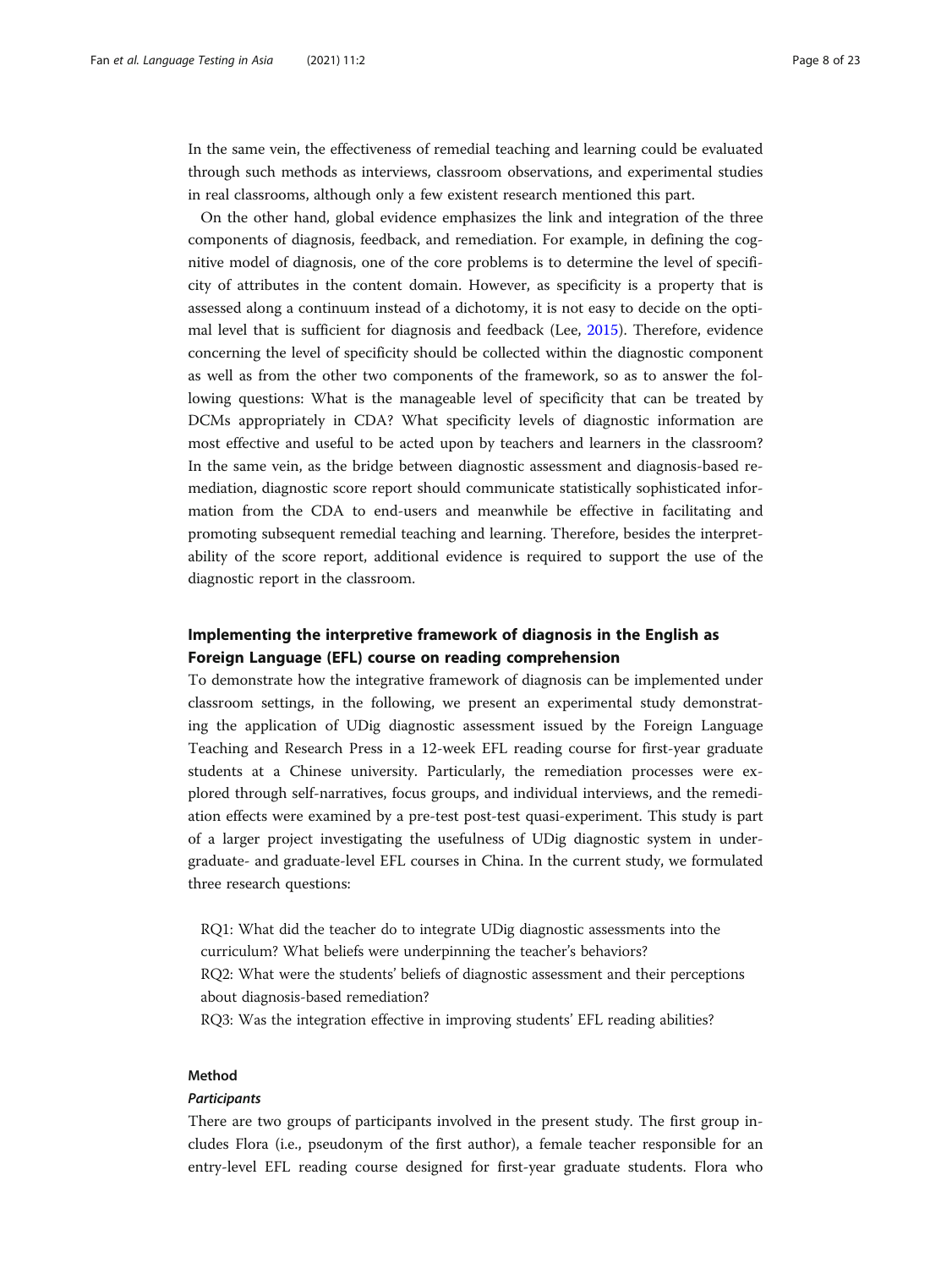completed her doctoral degree in applied linguistics had, at the time of this study, 6 years of experience in diagnostic assessment research and 3 years of experience in the EFL program for entrance-level graduates.

The second group of participants includes 83 graduate students from four intact classes. Averaged at 23 years old, they came from non-English majors, including science, engineering, and social sciences. All of them were registered in the EFL reading course with relatively low reading proficiency as demonstrated by their performance on the College English Test Band 6 (CET6). The average score of these students on CET6 was 420 out of 710, 5 points below the cut-off score of the test. Among these participants, twenty students participated voluntarily in focus-group and individual interviews. Table 1 shows the profile of these participants; codes are used for anonymity's sake.

# Materials and instruments

Diagnostic assessments on EFL reading comprehension The EFL reading proficiency of participants was assessed by the UDig, a computer-based, diagnostic assessment system published by the Foreign Language Teaching and Research Press in China. Lasting about 75 min, the UDig system for English reading consists of two parts, a placement assessment allocating the test taker into one of four levels of EFL reading proficiency and a diagnostic assessment exploring strengths and weaknesses on reading at the particular level that the test taker has been placed.

The diagnostic assessment was developed according to the cognitive model extracted from the reading scales of the China's Standards of English Language Ability (CSE), a Chinese version of the Common European Framework of Reference for Languages (Zeng & Fan, [2017](#page-22-0)). In the CSE scales, EFL reading abilities are defined and specified according to the revised taxonomy of educational objectives (Anderson et al., [2001](#page-21-0)), based upon which English reading abilities were divided, in the UDig system, into multiple sub-constituents, for example, summarizing the main idea, differentiating facts and opinions, and making inferences about the author's feelings and attitudes. Thereafter, test specifications were constructed, and sample items were written and reviewed internally by a panel of experts on language testing and EFL education. To meet the fine-grained requirement of diagnosis, each item was designed to evaluate a single ability of English reading (see Fig. [2](#page-9-0) below for an example question examining students'

| No. | Code           | Gender (number)           | Average age | Major                          | <b>Type of interview</b> |
|-----|----------------|---------------------------|-------------|--------------------------------|--------------------------|
|     | G1             | Male (4); female (1)      | 22          | Science and engineering        | Focus group              |
|     | G <sub>2</sub> | Male $(3)$ ; female $(2)$ | 23          |                                |                          |
| 3   | G3             | Male (5)                  | 23          |                                |                          |
| 4   | S1             | Female                    | 22          | Science and engineering        | Individual interview     |
| 5   | S <sub>2</sub> | Female                    | 23          |                                |                          |
|     | S3             | Male                      | 24          |                                |                          |
| 6   | S4             | Female                    | 23          | Humanities and social sciences |                          |
| 8   | S5             | Male                      | 22          |                                |                          |

Table 1 Profile of the interview participants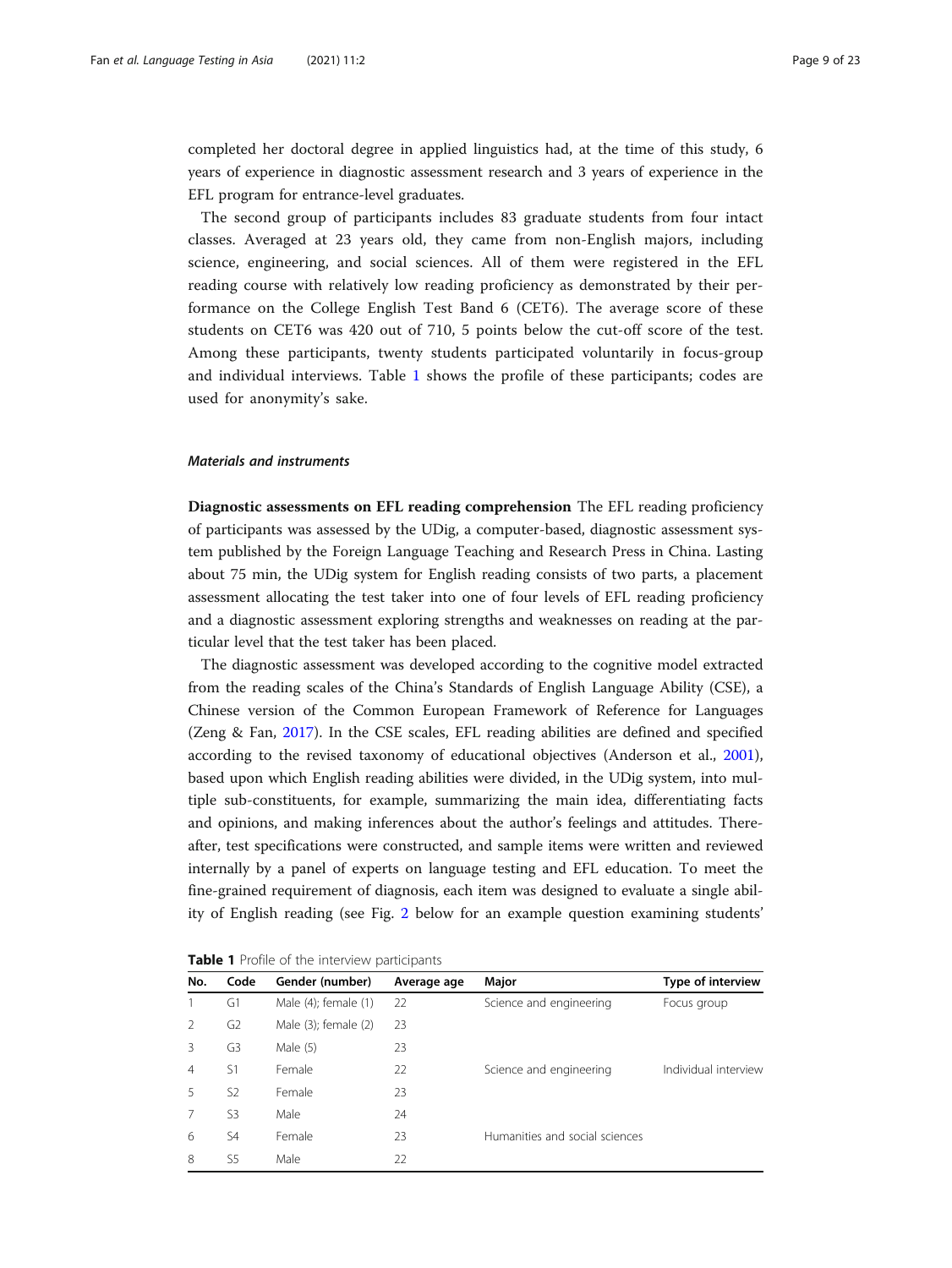<span id="page-9-0"></span>**Directions:** In this section, you will read three passages. At the end of each passage, four questions will be asked. Please choose the best answer to each question. 22. An introductory sentence for a brief summary of the passage is provided below. Complete the summary by selecting the THREE answer choices that express the most important ideas in the passage. Some answer choices do not belong in the summary because they express ideas that are false or not presented in the passage. This passage discusses three major benefits of running marathon.

- $\Box$
- $\Box$  $\Box$
- A. Challenging oneself.
- B. Exploring big cities.
- C. Boosting local tourism.
- D. Promoting sportsmanship.
- Е. Getting to know top runners.
- F. Enlarging the circle of friends.
- Fig. 2 An example question from the UDig reading assessments

abilities on summarizing the main idea of the text). In addition, as each item assessing a single construct, Item Response Theory (IRT) was employed to be the primary method for data analysis. However, the G-DINA, which is a commonly used DCM in CDA studies and has proven to be robust in diagnosing EFL reading abilities of Chinese test takers (Chen & Chen, [2016](#page-21-0)), was also applied iteratively in one of the parallel assessment papers. The results provided evidence to both the validity and the feasibility of the assessment to diagnose test takers' reading abilities (Sun, 2020). Validity of the diagnostic assessment was also supported by other types of evidence, including the fit between the construct of assessment items and the response processes actually engaged by the test taker (Sun, [2019\)](#page-22-0). In this study, the assessment was administered by Flora and manager of the UDig system (i.e., the second author) collaboratively. Score reports of student and teacher versions were generated automatically from the system.

Diagnostic score reports The results of the diagnosis were communicated, within the UDig system, through two types of online score reports designed for students and teachers respectively. The student's report, retrieved immediately after the student has completed the assessment, covers six sections, including the English ability level (corresponding to the CSE level), verbal descriptions of the students' overall performance, a bar diagram showing the student's mastery of each attribute involved in the assessment, the definition of the attributes and examples showing the relationship of the attributes and assessment items, a line chart tracking the student's performance on, if any, multiple reading assessments, and suggestions for future studies. The teacher's report provides a summary of the performance of students in the class. These reports were designed with reference to guidelines of score report development (e.g., Hattie & Timperley, [2007;](#page-21-0) Roberts, [2012;](#page-21-0) Zenisky & Hambleton, [2012](#page-22-0)), as well as examples of diagnostic score reports in the existent literature (e.g., Jang, [2009](#page-21-0); Roberts & Gierl, [2010](#page-21-0)). Table [2](#page-10-0) shows an analysis of the report contents on the basis of a model of feedback to enhance learning (Hattie & Timperley, [2007](#page-21-0)). The interpretation of the student's report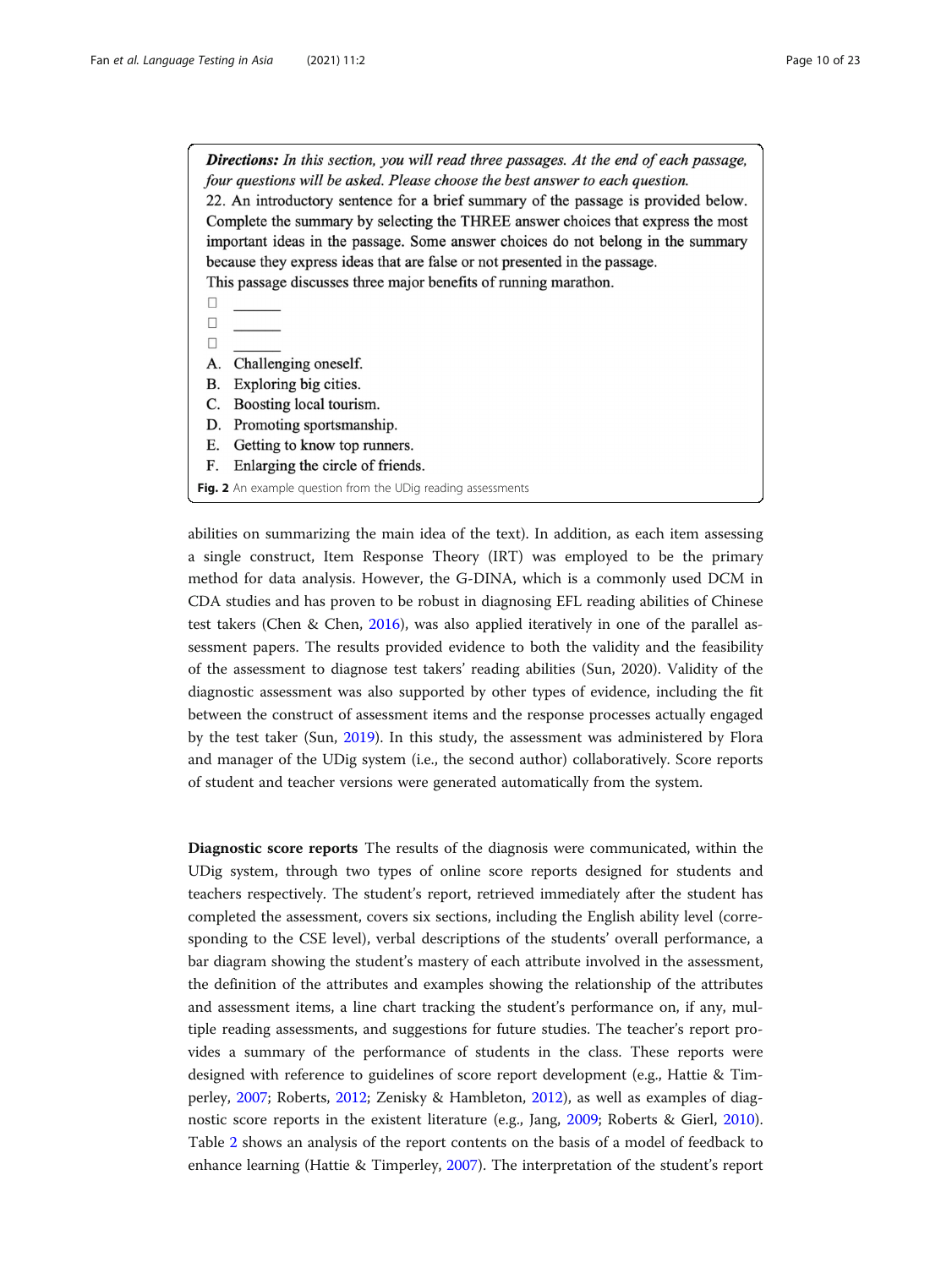| A model of feedback to enhance learning (Hattie & Timperley, 2007) |                                                                                                   |            |  |  |
|--------------------------------------------------------------------|---------------------------------------------------------------------------------------------------|------------|--|--|
|                                                                    | Purposes To reduce discrepancies between current understandings/performance and a desired<br>qoal | $\sqrt{ }$ |  |  |
| Objects                                                            | Student                                                                                           | V          |  |  |
|                                                                    | Teacher                                                                                           | V          |  |  |
|                                                                    | Contents Feed up: Where am I going? (the goals)                                                   | V          |  |  |
|                                                                    | Feed back: How am I going?                                                                        | V          |  |  |
|                                                                    | Feed forward: What to next?                                                                       | V          |  |  |
| Levels                                                             | Task level: How well tasks are understood.                                                        | V          |  |  |
|                                                                    | Process level: The main process needed to understand/perform tasks.                               | V          |  |  |
|                                                                    | Self-regulation level: Self-monitoring, directing, and regulating of actions.                     | $\times$   |  |  |
|                                                                    | Self-level: Personal evaluations and affect (usually positive) about the learner.                 | $\times$   |  |  |

<span id="page-10-0"></span>Table 2 Dimensions of UDig diagnostic score reports on reading comprehension (adapted from Fan, [accepted\)](#page-21-0)

was ascertained from both qualitative and quantitative data. However, empirical investigations indicated that intended interpretations and use could be better achieved with the assistance of teachers, particularly for students with a low level of learner autonomy (Fan, [accepted](#page-21-0)).

Interview questions Focus groups and individual interviews were designed as part of the larger project investigating the usefulness of UDig diagnostic system in China. Some results on students' understandings of UDig diagnostic score report were reported by Fan ([accepted\)](#page-21-0). In the current study, both methods were used to qualitatively investigate students' beliefs of diagnostic assessment, and their perceptions of diagnosis-based remediation either through interactive and directed discussions, or by individual interviews. Interview questions were adopted from Doe [\(2015\)](#page-21-0), Jang [\(2009](#page-21-0)), and Yin, Sims, and Cothran [\(2012\)](#page-22-0). Below is a list of example questions.

- 1. Would you say that the diagnostic assessment has had an effect on your learning of English? If yes, in what ways?
- 2. Do you think you have improved your English skills since the beginning of the term? How have you improved?
- 3. Do you think that the remediation activities (i.e., group discussions, individual tasks) in the classroom useful for helping you connect the feedback to your English learning, and for improving your English skills? If yes, which activity do you think is the most useful?
- 4. Do you think that the diagnostic assessment has been well integrated into the reading curriculum? If yes, in which ways? If not, why not?

# Research procedures and data analyses

Research procedures are illustrated in Table [3](#page-11-0). Student participants were divided into two groups: the experimental group and the control group. Thirty-nine students from two classes were allocated into the experimental group ( $N_{\rm exp}$  = 39), whereas forty-four students from the other two classes were assigned to the control group ( $N_{\text{con}} = 44$ ).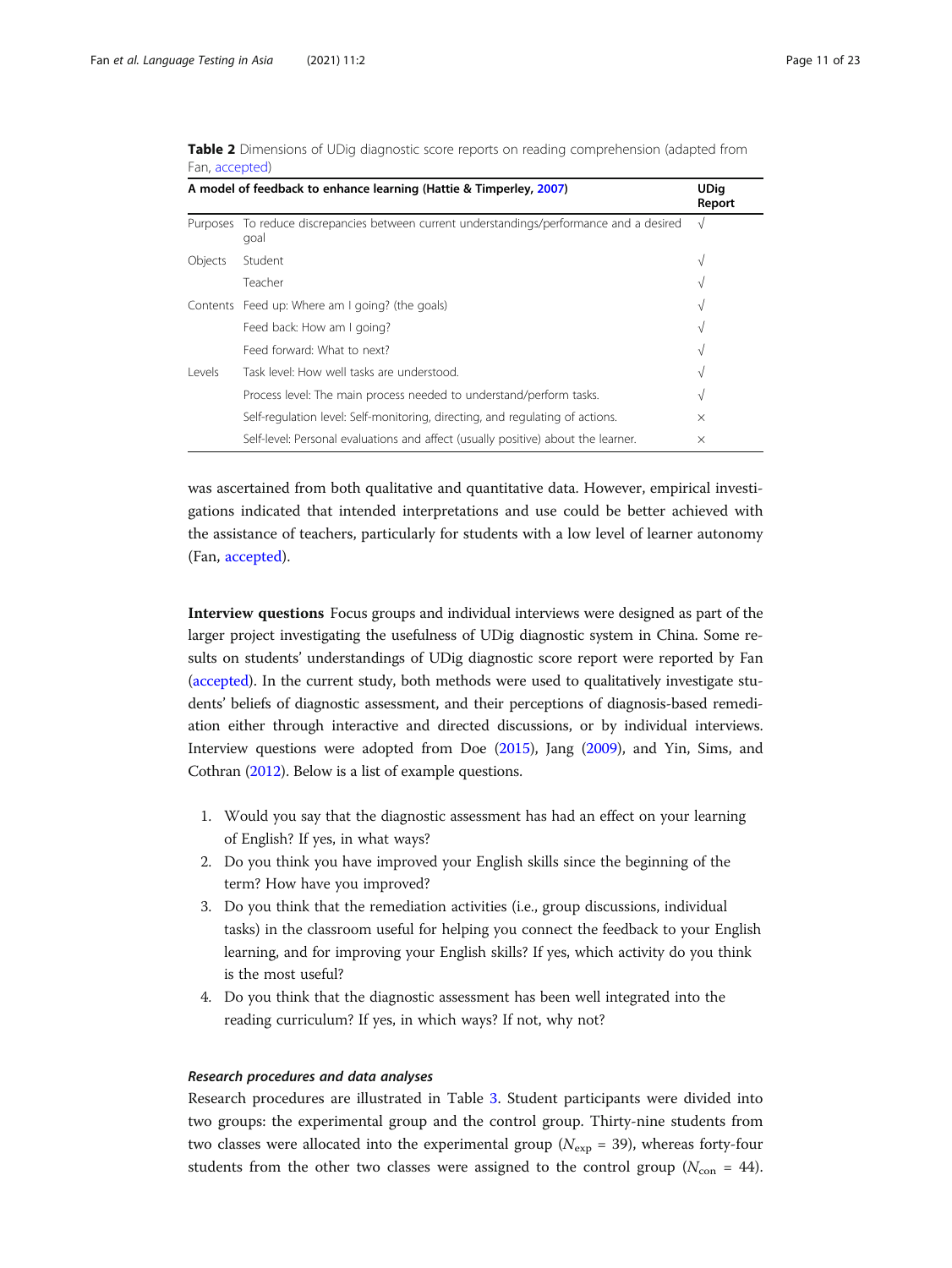|                       | Week Stage             | Group                                                                                                                                                               |                                                                                                                                                                     | <b>Duration</b>                                              | Data collected                                                                                                       |  |
|-----------------------|------------------------|---------------------------------------------------------------------------------------------------------------------------------------------------------------------|---------------------------------------------------------------------------------------------------------------------------------------------------------------------|--------------------------------------------------------------|----------------------------------------------------------------------------------------------------------------------|--|
|                       |                        | Control group                                                                                                                                                       | <b>Experimental group</b>                                                                                                                                           | of time                                                      |                                                                                                                      |  |
| Week                  | Pre-test               | Receiving the pre-test                                                                                                                                              | Receiving the pre-test                                                                                                                                              | 75 min                                                       | Pre-test results                                                                                                     |  |
| Week<br>$\mathcal{L}$ | Treatment<br>session 1 | (1) Explaining and<br>discussing the<br>diagnostic score<br>report<br>(2) Dividing students<br>into small groups<br>based on the pre-test<br>results                | (1) Dividing students<br>into small groups<br>randomly                                                                                                              | $15 - 30$<br>min                                             | Classroom observations (e.g.,<br>teacher-student interactions)                                                       |  |
| Week<br>$3 - 11$      | Treatment<br>session 2 | (3) Assigning and<br>evaluating remedial<br>learning tasks of each<br>group<br>(4) Assigning and<br>evaluating remedial<br>learning tasks of<br>individual students | (2) Assigning and<br>evaluating remedial<br>learning tasks of each<br>group<br>(3) Assigning and<br>evaluating remedial<br>learning tasks of<br>individual students | $50 \text{ min}$<br>per week<br>$30 \text{ min}$<br>per week | Classroom observations (e.g.,<br>student-student interactions);<br>teaching materials; teacher's<br>self-reflections |  |
| Week<br>12            | Post-test              | Receiving the post-<br>test                                                                                                                                         | Receiving the post-<br>test                                                                                                                                         | $60$ min                                                     | Post-test results; teacher's self-<br>reflections; students' interview<br>protocols                                  |  |

### <span id="page-11-0"></span>Table 3 Research procedures

Note. The time durations of the pre- and post-tests are different, because the pre-test consists of a placement assessment and a diagnostic assessment, whereas the post-test includes only the diagnostic assessment

Before the study, informed consent was obtained from all participants, who were voluntarily joined in the study, and could withdraw at any stage of the research.

Using a pre-test post-test quasi-experimental design, students completed two parallel diagnostic reading tests in the first and last week respectively. From weeks 2 to 11, the experimental group was required to take group-level intervention based on their pretest results, whereas the control group did not receive planned remediation. Instead, they were allocated to small groups randomly, and required to complete, both during the class and after the class, learning tasks not specifically tailored to their weaknesses on English reading.

Data of teaching behaviors and the teacher's beliefs were collected during the 12 week assessment and remediation sessions. Data comprised teaching materials of each week for both groups (including course syllabus, lesson plans, the textbook and reference books, and power point slices used in the classroom), teacher's self-reflections on the design of the remediation as well as her understandings of diagnosis in language education, classroom observations displaying the teaching processes, students' reactions, teacher-student interactions, and student-student interactions during the smallgroup discussion. Data of students' beliefs and perceptions were collected after the post-test in the form of interview protocols.

A three-cycle coding method was used to analyze the qualitative data (Saldaña, [2009](#page-21-0)). First, open coding of the qualitative data was conducted. Second, all data in relation to the research questions and the proposed framework were categorized and analyzed. Finally, as a post-coding session, the general categories produced at the second step were transformed to themes corresponded to the remediation component and subcomponents listed in the proposed framework. The validity of the coding was tested by check of transcripts by participating students, comparison of teaching materials,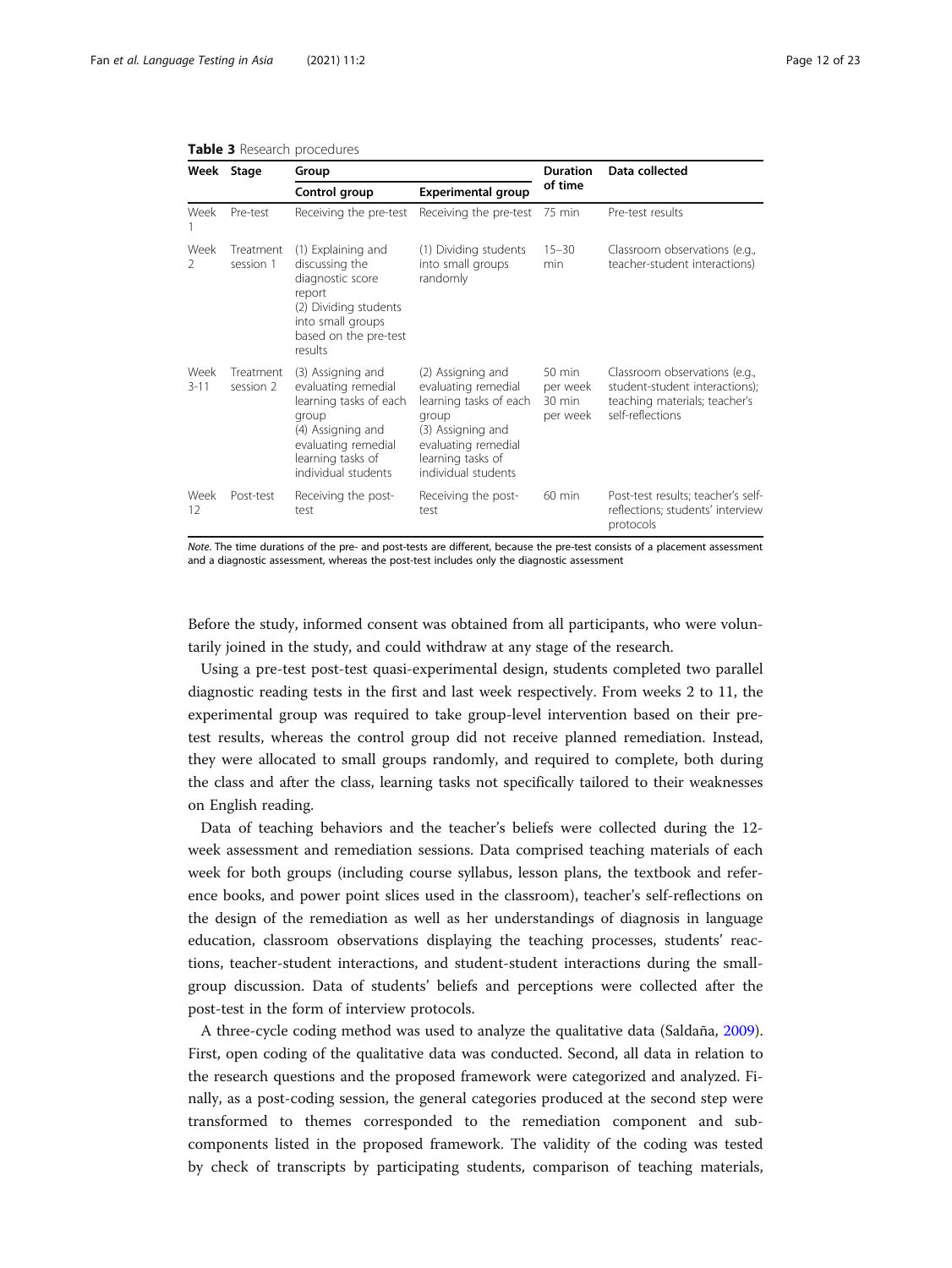observation data, teacher's self-reflections, and students' interview protocols, as well as comparison and discussion of the coding results among the authors of this article.

To investigate the effects of diagnosis-based remediation, both descriptive and inferential statistics were analyzed to explore whether the English reading ability changed significantly in the pre- and post-tests for each group. One-way ANCOVAs were performed to examine the statistically significant difference between the remediation of the experimental group and the control group on post-test means controlling for pretest scores.

### Results

# RQ1: Diagnosis-based remediation practices and the teacher's beliefs

Teaching practices integrating diagnostic assessment into EFL reading curriculum The remediation of the experimental group was conducted through four phases of planning, framing, implementing, and reflecting. In the planning phase, Flora made a detailed analysis of the current curriculum, teaching objectives, and students' needs. The purpose of the course was to prepare first-year, non-English major graduate students with relatively low reading proficiency for the study of academic English in the following semesters. Aligned with the CSE scales, the course was organized to improve the reading skills required by the Level 6 of CSE targeting at senior undergraduate students and entrance-level graduate students. The teaching materials were texts from An English Reader for Postgraduates (Zhu, [2011](#page-22-0)), covering a variety of text types listed in the CSE, including narration, description, exposition, and argumentation. Small-group discussions were used as a primary teaching method, as discussed and determined by all teachers in the department who have experience in teaching the course. They believed that small-group discussion could stimulate students' text understanding, problem solving, and critical thinking. During the discussion students presented multiple points of view, responded to the ideas of others, and reflected on their own ideas in an effort to build their knowledge, understanding, or interpretation of the text at hand.

Flora also investigated the UDig diagnostic assessment on EFL reading ability, its match with the current curriculum of graduate course, and students' trials and responses in the previous semester. On the basis of multiple analyses, plans of integrating the UDig diagnostic assessment into the curriculum was formed for the experimental group, and is described in the implementing section below.

As part of the framing process, Flora introduced, via emails, the UDig system to the students of the experimental group at the beginning of the semester. The instructional plans were also communicated with students after they had completed the diagnostic assessment.

In the implementing phase, students of the experimental group took the UDig assessment online before the course began (i.e., the pre-test), and obtained individual score reports presenting their strengths and weaknesses on English reading. During the class, discussions were organized to facilitate students' understandings of the diagnostic score report. Questions and misunderstandings about the score report were solved through discussions and teacher's explanations. Below present two examples of the teacherstudent interaction: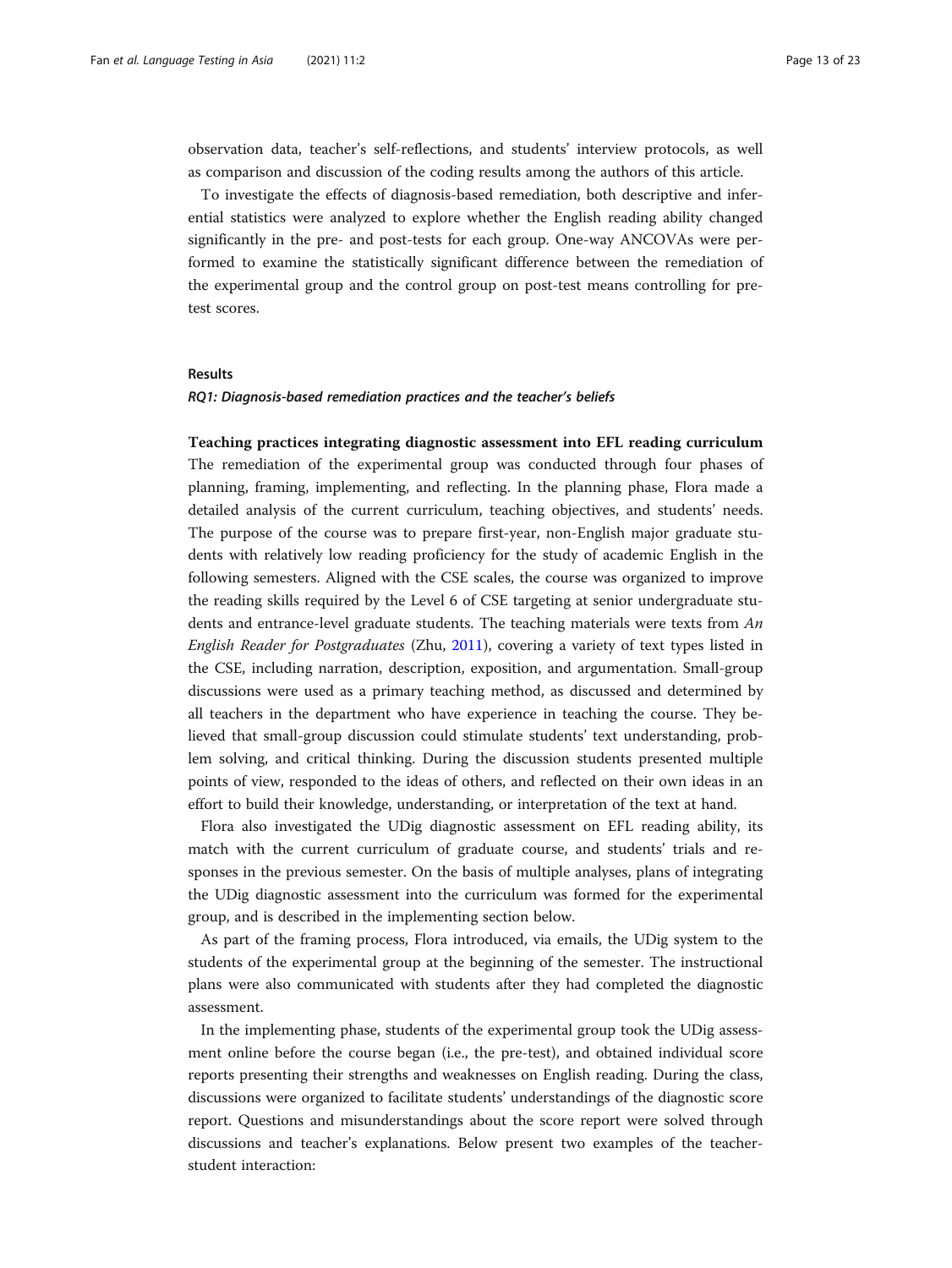(1) Student A: According to the report, I'm at the Level 5 of English reading proficiency. What does Level 5 mean?

Teacher: The UDig diagnostic assessments divide test takers' English reading proficiency into four levels, corresponding to levels 4, 5, 6 and 7 of the CSE. [Flora had introduced the CSE and its relations to the curriculum at the beginning of the semester.] Moreover, in the UDig diagnostic report, you canfind detailed descriptions of the level you're placed at, including the reading skills you've mastered, and types and language complexity of the reading texts involved in the assessment. You can also find descriptions of a higher level, which might serve as your learning goals in your future studies.

(2) Student B: When I received this report, I was looking for the item review section that would help me identify my incorrect responses. But I cannot find this information, and I'm a bit confused about it.

Teacher: You might be expecting the item reviews as in a traditional test report, but the main purposes of diagnostic assessment and diagnostic feedback are to examine your English reading abilities in relation to the skills you have or have not mastered, instead of your accuracy in answering each test item. For example, you can learn your mastery of reading skills from either the "General Description of your Performance" section on page one, or the bar chart on page 3. Based on your skill mastery, suggestions for your future studies are also presented in the last section of the report.

Thereafter, informed with their mastery of attributes, students were divided into small groups. Table 4 summarizes the division of groups in the two experimental classes. Each group, consisting of five to seven students and sharing two attributes scored the lowest in the pre-test, was required to complete remedial activities collaboratively.

| No.   | Weaknesses                                                                                | Number of groups<br>(number of<br>students)                                               |       |            |              |
|-------|-------------------------------------------------------------------------------------------|-------------------------------------------------------------------------------------------|-------|------------|--------------|
|       | <b>Weakness I</b>                                                                         | <b>Weakness II</b>                                                                        | Class | Class<br>Ш | <b>Total</b> |
|       | ideas                                                                                     | Analyzing logical relationships between Summarizing the main idea of the text             | 1(4)  | 2(9)       | 3<br>(13)    |
| 2     | Making inferences about the author's<br>feelings and attitudes                            | Locating the target information by<br>skimming, scanning, or browsing                     | 0(0)  | 1(7)       | 1(7)         |
| 3     | Making inferences about the author's<br>feelings and attitudes                            | Summarizing the main idea of the text                                                     | 1(4)  | $\circ$    | 1(4)         |
| 4     | Locating the target information by<br>skimming, scanning, or browsing                     | Making inferences about the author's<br>feelings and attitudes                            | 1(4)  | $\circ$    | 1(4)         |
| 5     | Analyzing logical relationships between<br>ideas                                          | Differentiating facts and opinions/<br>primary and secondary information<br>from the text | 0(0)  | 1(4)       | 1(4)         |
| 6     | Differentiating facts and opinions/<br>primary and secondary information<br>from the text | Extracting detailed information from<br>the text                                          | 1(3)  | $\Omega$   | 1(3)         |
| 7     | Summarizing the main idea of the text                                                     | Analyzing logical relationships between<br>ideas                                          | 1(4)  | $\Omega$   | 1(4)         |
| Total |                                                                                           |                                                                                           | 5(19) | 4(20)      | 9<br>(39)    |

Table 4 Group divisions of the two classes in the experimental group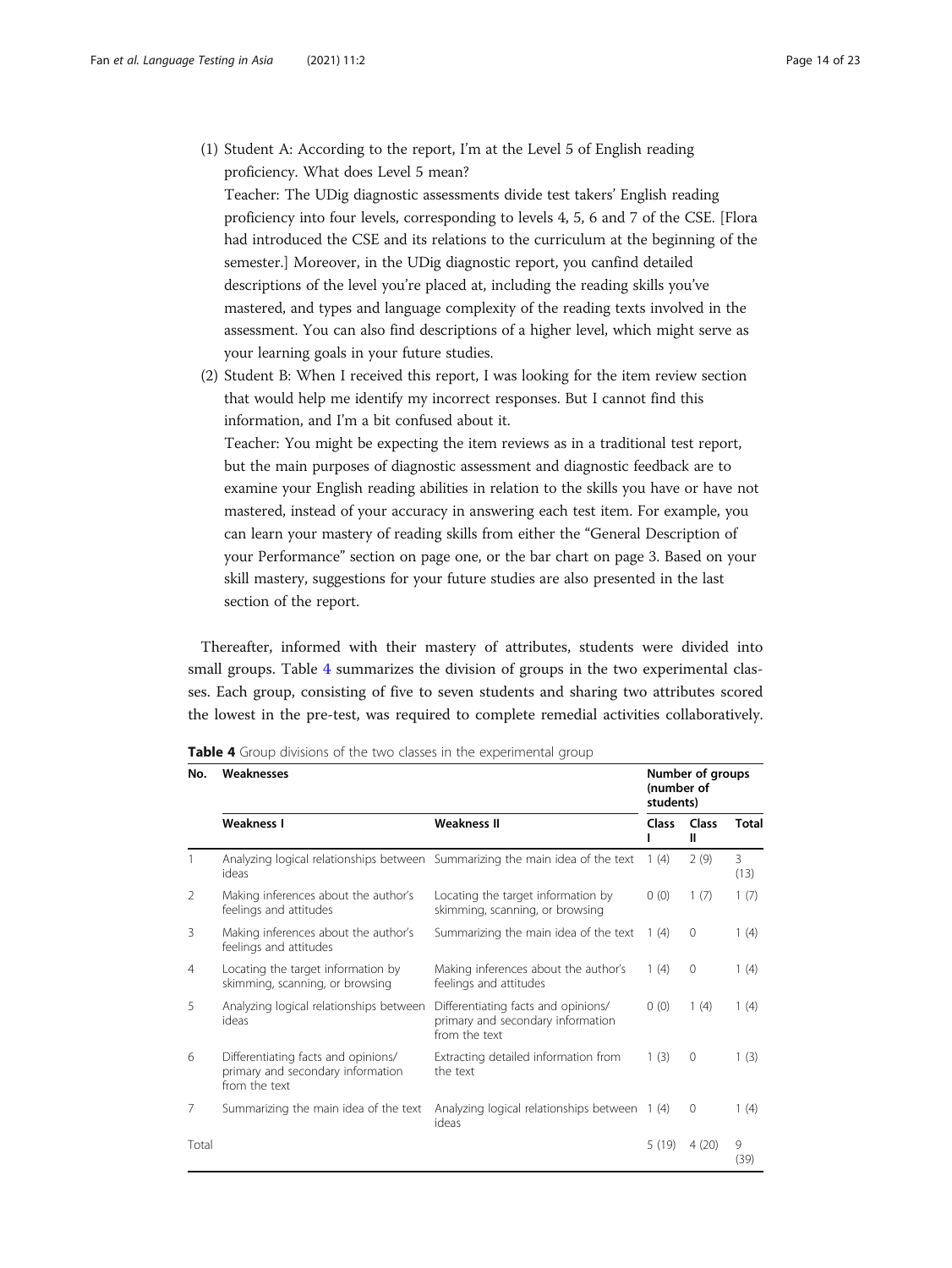The group discussion was organized through four steps as follows: (1) Each group was assigned two tasks for discussion which were aligned with the target attributes (i.e., weaknesses) of the group. Please see Table 5 for examples of discussion tasks categorized by reading attributes. (2) After the group discussion, representatives of each group were required to summarize the discussion process and provide answers to the questions. (3) The representatives answered questions raised by students in other groups. (4) The group discussion and presentation were reviewed and evaluated by the teacher, who would further explain the questions remained unsolved during the discussion session. The small-group discussions, lasting about 50 min, were conducted once a week from weeks 3 to 11.

After the class, students were assigned exercises targeting on their individual weaknesses of English reading each week. Sources of tasks include exercises from the textbook, and items from reading tests that have been used for diagnosis in previous research (e.g., the reading section of TOEFL test). The quality of task performance was evaluated by a teaching assistant (i.e., the third author). At the end of the semester, students took an equivalent form of UDig assessment online (i.e., the post-test) and obtained the diagnostic feedback immediately after they finished the assessment.

In the course of the remediation, Flora, the test administrator, and the teaching assistant held meetings regularly to communicate results of two diagnostic assessments, plans of remedial instructions, and students' performance during group discussions and follow-up exercises, based upon which teaching practices were implemented and adjusted.

| No.            | <b>Attribute</b>                                                                                 | Example task for small-group discussion                                                                                                                                                                                                                                           |
|----------------|--------------------------------------------------------------------------------------------------|-----------------------------------------------------------------------------------------------------------------------------------------------------------------------------------------------------------------------------------------------------------------------------------|
|                | Locating the target information by skimming,<br>scanning, or browsing                            | (1) The title of the text is "The Three New Yorks". Please<br>scan the text and find out what "The Three New Yorks"<br>refer to. What are the major characteristics of the three<br>New Yorks?                                                                                    |
| 2              | Extracting detailed information from the text                                                    | (2) Please identify the word "commuter" in the text and<br>find out the author's detailed description of commuters.<br>(3) The author uses examples to describe the current<br>state of settlers in New York. Please find out these<br>examples and explain the function of them. |
| 3              | Summarizing the main idea of the text                                                            | (4) Try to find out the topic sentence of each paragraph,<br>or to summarize the main idea of each paragraph in<br>one or two sentences.<br>(5) Try to summarize the main idea of the text.                                                                                       |
| $\overline{4}$ | Analyzing logical relationships between ideas                                                    | (6) Please find out, in the second paragraph, the<br>connective words that help develop the logical<br>relationship of the paragraph.<br>(7) Draw a mind map to show how the author develops<br>the topic and organizes the ideas in the text.                                    |
| 5              | Making inferences about the author's feelings<br>and attitudes                                   | (8) Try to make inferences about the author's attitudes<br>toward the three groups of New Yorks discussed in this<br>text.                                                                                                                                                        |
| 6              | Differentiating facts and opinions/ comparing<br>the opinions and attitudes of different authors | (9) This unit comprises two texts about urban life (i.e.,<br>"The Three New Yorks" and "Loving and Hating of New<br>York"). Please read the two texts and compare the<br>opinions of the two authors about New York city and life<br>in the city.                                 |

Table 5 Examples of reading tasks for small-group discussion in the classroom

Note. The example tasks for small-group discussion are adapted from "Unit Three – The Three New Yorks" in the textbook An English Reader for Postgraduates (Zhu, [2011\)](#page-22-0)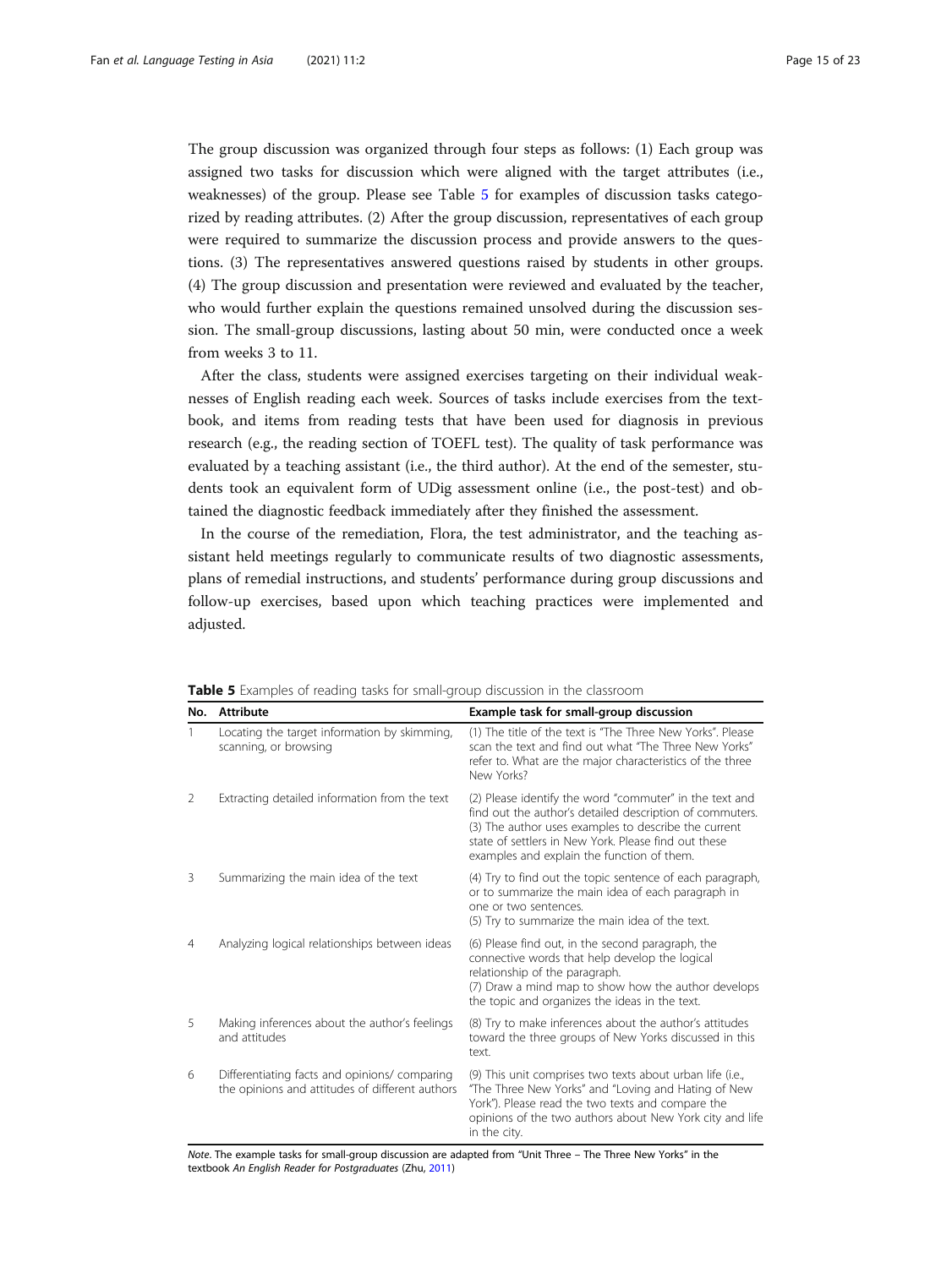The teacher's beliefs underpinning teaching practices Flora's beliefs informing her use of UDig reading assessment in her classroom instruction centered on her orientation to diagnostic assessment, her approach to EFL teaching, and her views on English teaching and diagnosis in the Chinese context. Informed by her previous experience of diagnostic assessment research, Flora believed that, instead of providing a summative score for test takers, CDA can explore students' knowledge structures and cognitive processes underlying test-taking behaviors and can be "directly used to derive remedial instruction and learning that targets students' deficiencies". To guide follow-up remediation, Flora preferred to use, in the classroom, diagnostic assessments suitable to the specific language learning context and curriculum. The UDig reading assessment designed on the basis of the reading scales of CSE and trialed to diagnose English reading deficiencies for Chinese students was aligned with the goals of the entry-level EFL reading course, and was therefore selected as the diagnostic tool in the current study.

Although Flora had some research experience on diagnostic assessment, she had not used it in the classroom to help students. In the course of this study, Flora was committed to integrate the diagnostic assessment into reading curriculum, including selecting the diagnostic assessment suitable to students English proficiency level and the teaching objectives, sharing the diagnostic information and remedial plans with students, implementing the diagnostic assessment in the classroom, and reflecting the remediation process during and after the semester.

Related to the instruction of EFL reading, Flora believed that small-group discussion was an effective way of remediation because of its familiarity to both the teacher and students, and characteristics of the Chinese context. Small-group discussion has long been adopted as the major teaching method in the graduate EFL course at the university. It could serve intellectual, emotional, and social purposes required by the course objectives. Moreover, Flora had positive attitude toward group-level diagnosis and remediation. She agreed that students needed to be treated as individuals based on their mastery profiles for more targeted help. However, in the Chinese context where a teacher must take care of typically more than eighty students at the same time, the remedial instruction conducted for individual students would be castle in the air. Group-level remedial instructions could be a possible substitute. In this way, the quality of learning outcome could be enhanced effectively, and resources could be allocated by curriculum developers and school administers strategically. Informed by these views, during the semester, the curriculum and teaching activities were tailored to the needs of students who shared the similar weaknesses on English reading.

# RQ2: Students' beliefs and perceptions

Twenty students participated in focus-group and individual interviews investigating their thoughts and attitudes toward the diagnostic assessment, as well as their perceptions of diagnosis-based remediation. Generally, the majority of students' attitudes toward diagnostic assessment were positive. However, a few students viewed it as unrelated to their future study of English for lack of motivation. For example, S1 commented that "my major is computer science, and I'd like to know my English skills on reading academic papers about the computer science, or at least on reading general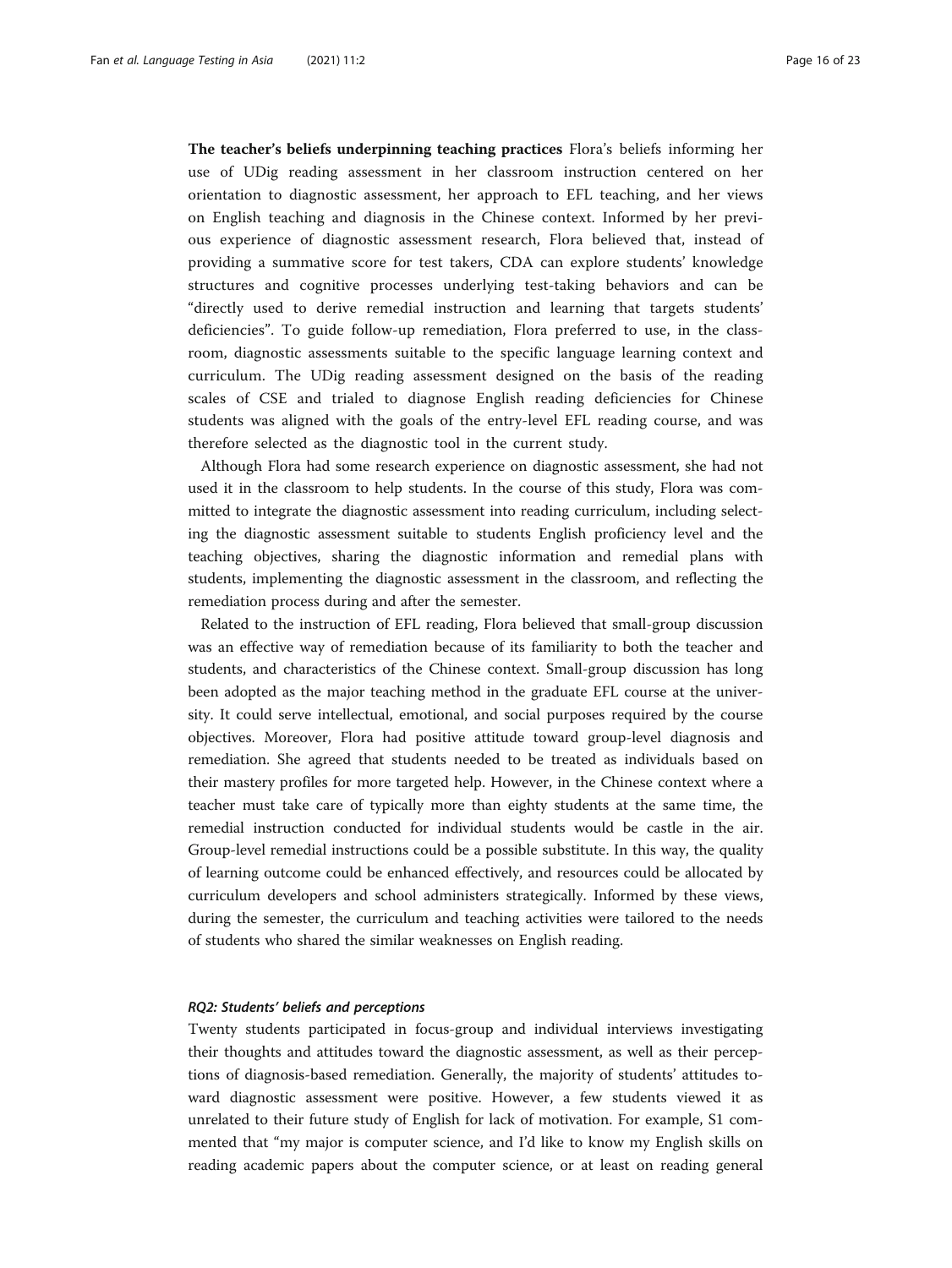articles like science news and information. The diagnostic assessment should find out my weaknesses in that area."

Students' perceptions of the diagnosis-based remediation were mixed. The majority of students reported that the remedial instruction was quite useful, because "it can help me understand specific skills in English reading, and pinpoint my areas of improvement in terms of these skills" (S2). Among a variety of instructional activities, they expressed that the explanation of the purpose of diagnostic assessment and the question-answer session about the diagnostic score report in the classroom were the most useful, as these activities could "help us understand that diagnostic assessment is different from the tests we've taken before" (G2). Otherwise, some students might take the assessment as the summative language test that they were familiar with.

In terms of group-level activities conducted in the classroom, most students commented that they agreed with the teacher that the small-group discussion was "a more efficient method than learning activities at the individual level" (G1), and can "improve my problem-solving skills through communication with my peers" (S5). However, a few students expressed that the individual instruction should be the major method for remediation in the classroom, complemented by small group discussions, so that the remediation would be "more targeted and effective" (G3). In addition, students suggested that, besides the pre-test and post-test, it would be better to implement more diagnostic assessments during the course, as "they could remind us of our mastery patterns of reading skills" (G1), and "I can also adjust our learning according to the test results if the test could be administered once a month" (S4).

# RQ3: Learning outcomes of the experimental and control groups

Descriptive statistics and results of ANCONVA analyses are presented in Table 6. The number of participants, means, and standard deviations for total scores and attribute

| <b>Attribute</b> | Group | No. | Pre-test |       | Post-test |       | <b>ANCOVA</b> |       |           |
|------------------|-------|-----|----------|-------|-----------|-------|---------------|-------|-----------|
|                  |       |     | Mean     | SD    | Mean      | SD    | F             | p     | Cohen's d |
| A1               | EG    | 34  | 10.59    | 10.13 | 14.65     | 10.77 | $4.80**$      | 0.033 | 0.63      |
|                  | CG    | 20  | 12.00    | 9.73  | 9.6       | 8.35  |               |       |           |
| A2               | EG    | 34  | 17.79    | 4.17  | 18.06     | 4.74  | $4.58***$     | 0.037 | 0.59      |
|                  | CG    | 20  | 16.65    | 6.90  | 14.80     | 5.53  |               |       |           |
| A <sub>3</sub>   | EG    | 10  | 22.56    | 7.50  | 26.11     | 6.01  | $4.32***$     | 0.049 | 0.87      |
|                  | CG    | 16  | 17.59    | 7.53  | 14.23     | 8.66  |               |       |           |
| A4               | EG    | 34  | 22.58    | 7.68  | 23.00     | 7.00  | 0.78          | 0.383 | 0.29      |
|                  | CG    | 20  | 19.45    | 9.89  | 19.80     | 10.85 |               |       |           |
| A5               | EG    | 30  | 20.36    | 5.65  | 22.83     | 6.59  | 0.88          | 0.352 | 0.29      |
|                  | CG    | 17  | 17.00    | 8.25  | 20.18     | 7.66  |               |       |           |
| Total score      | EG    | 34  | 220.21   | 29.67 | 233.26    | 39.67 | 1.66          | 0.203 | 0.35      |
|                  | CG    | 20  | 200.30   | 42.67 | 207.05    | 47.98 |               |       |           |

Table 6 Pre-test, post-test, and ANCOVA results for the experimental and control groups

A1, analyzing logical relationships between ideas (e.g., causation, transition, progression); A2, summarizing the main idea of the text; A3, making inferences about the author's feelings and attitudes; A4, differentiating facts and opinions/ comparing the opinions and attitudes of different authors; A5, locating the target information by skimming, scanning, or browsing; EG, experimental group; CG, control group \*\* $p$  < .05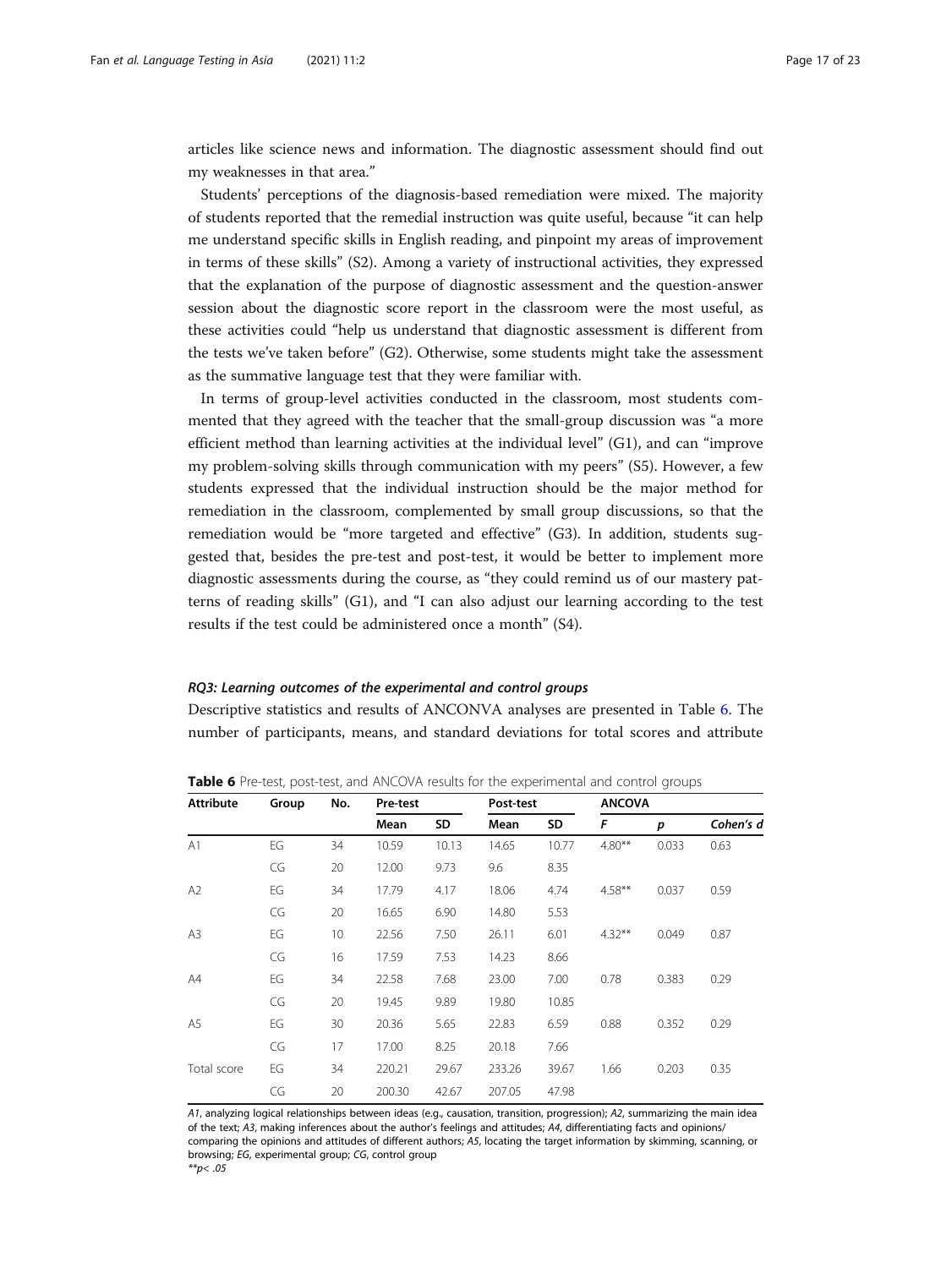scores under diagnosis-based remediation and non-remediation conditions are reported. Specifically, although 83 students took the pre-test, only 54 students completed the post-test, among which 34 students were from the experimental group ( $N_{\text{expl}} = 34$ ) and 20 from the control group ( $N_{\text{con1}} = 20$ ). In addition, placed at four different levels of reading proficiency, the participants were measured by one of the four diagnostic assessments targeting at their levels. The attributes varied as measured by different levels.

One-way ANCOVAs were conducted to determine the statistically significant difference between the teaching practices of the experimental group and the control group on post-test means controlling for pre-test scores. Outliers and assumptions for performing ANCOVA were checked using the SPSS (version 26.0). Results show that there were significant effects of the diagnosis-based remediation on three attributes as follows: analyzing logical relationships between ideas (e.g., causation, transition, progression),  $F(1, 52) = 4.80$ ,  $p = 0.033$ , cohen's  $d = 0.63$ ; summarizing the main idea of the text,  $F(1, 52) = 4.58$ ,  $p = 0.037$ , cohen's  $d = 0.59$ ; and making inferences about the author's feelings and attitudes,  $F(1, 24) = 4.32$ ,  $p = 0.049$ , cohen's  $d = 0.87$ . However, no significant differences were found between the experimental and control group on the other attributes and the total score after controlling for the pre-test means.

#### Discussion and conclusions

# The integrative framework of diagnosis

The present study proposed the integrative framework connecting diagnostic assessment to feedback and remediation. The framework consists of four major components, diagnosis, feedback, remediation, and validation, each playing a unique role in the framework. Diagnosis serves as the starting point, on the basis of which the other components can be built on. Feedback serves as the bridge between the CDA and a diverse audience of assessment users, translating the assessment data to understandable and actionable information for subsequent instruction and learning. Remediation is an essential component of the framework, functioning as the key to achieving the desired goals of diagnosis. Validation is also necessary as evidence must be collected and analyzed to ensure that the intended impact of the CDA is realized through close alignment among the diagnosis, feedback, and remediation.

Compared with previous models on a similar attempt, the integrative framework of diagnosis has a number of advantages. Firstly, as a response to the increasing calls in CDA to design assessment tasks for diagnostic purposes, this framework adopts a systematic item development approach starting with the construction of the cognitive model, that is, the construct of the assessment items to be designed and used. Although the retrofitting approach using exiting unidimensional tests originally not designed for diagnostic purposes is preferred by previous models of CDA (e.g., Lee & Sawaki, [2009](#page-21-0)), we argue that items developed with cognitive characteristics would extract micro-level information that is unlikely to exist on general-purpose tests, and can thus gear to the needs in the educational micro-environments to monitor the teaching and learning process at the classroom level. Compared with the retrofitting approach, the diagnosis of the item development approach is also expected to achieve finer granularity on the attributes defined in the cognitive model, better model fits to examinees' response data,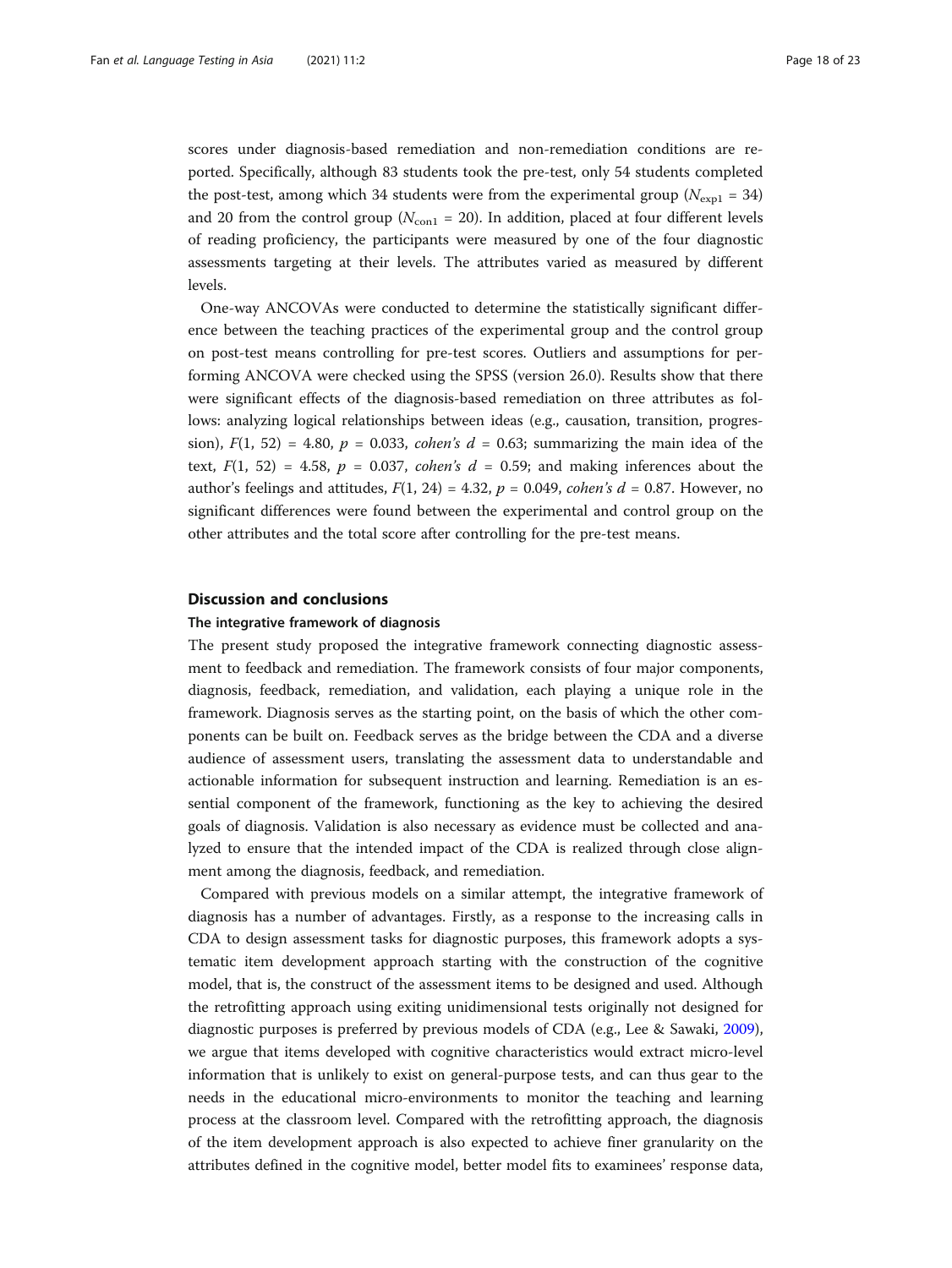and more straightforward interpretations of diagnostic results (de la Torre & Minchen, [2014](#page-21-0); Deonovic, Chopade, Yudelson, de La Torre, & von Davier, [2019](#page-21-0)). This approach has been proved feasible by the UDig assessment used in the present study as well as other empirical studies of cognitive diagnosis (e.g., Xie, [2019](#page-22-0)).

Secondly, in contrast to previous models that viewed feedback and remediation as subsidiary components to CDA, this framework recognizes feedback and remediation as having equal importance with diagnosis, because the positive impact of CDA cannot be fully realized without the accurate presentation of the diagnostic results and the effective implementation of remedial activities (Lee, [2015\)](#page-21-0). Given the paucity of research on diagnostic feedback and diagnosis-based remediation, it is worth drawing knowledge and experience from studies in other fields of education, as the practice adopted in the present study.

Finally, in addition to the components specifying the diagnostic assessment, feedback, and remediation widely discussed, validation is included as one of the major constituents in the framework, highlighting the significance of making assumptions and collecting evidence in support of the proposed interpretation and use of the diagnostic assessment. The validation procedure is both local and global. It is local in the sense that validity evidence should be collected from within each component to ensure the accuracy of diagnostic assessment, the interpretability of diagnostic feedback, and the effectiveness of remedial activities employed in the classroom. It is global since evidence should be collected to show the close alignment among the three components of diagnosis, feedback, and remediation. For example, the specificity of attributes is manageable and treatable in the CDA while can be acted upon by teachers and learners in the classroom.

# The experimental study

To demonstrate how the integrative framework of diagnosis can be implemented under classroom settings, an experimental study was reported to apply the UDig diagnostic assessment in the entry-level EFL reading course for first-year graduate students at a Chinese university. Participating students were divided into experimental and control groups, and the remediation processes of the experimental group were investigated qualitatively. The results demonstrate procedures of integrating the UDig diagnostic assessment to the EFL reading curriculum for entry-level graduate students, and implementing remedial instructions through four phases of planning, framing, implementing, and reflecting.

It is worth noting that the UDig diagnostic assessment serves as different purposes at different stages in the course of the integration. The pre-test implemented at the beginning the English reading course functions as the assessment for learning (AfL), and as learning (AaL) by providing the teacher and students with the information needed to modify instruction and learning in classrooms, whereas the post-test utilized at the end of the course functions primarily as the assessment of learning (AoL) tool for summative evaluation of how much of the goals being achieved. The three assessment methods of AlL, AaL, and AoL were integrated into a learning-oriented approach to assessment by the deployment of the diagnostic assessment in the classroom (Jones, Saville, & Salamoura, [2016\)](#page-21-0). From the diagnostic assessment, students could find out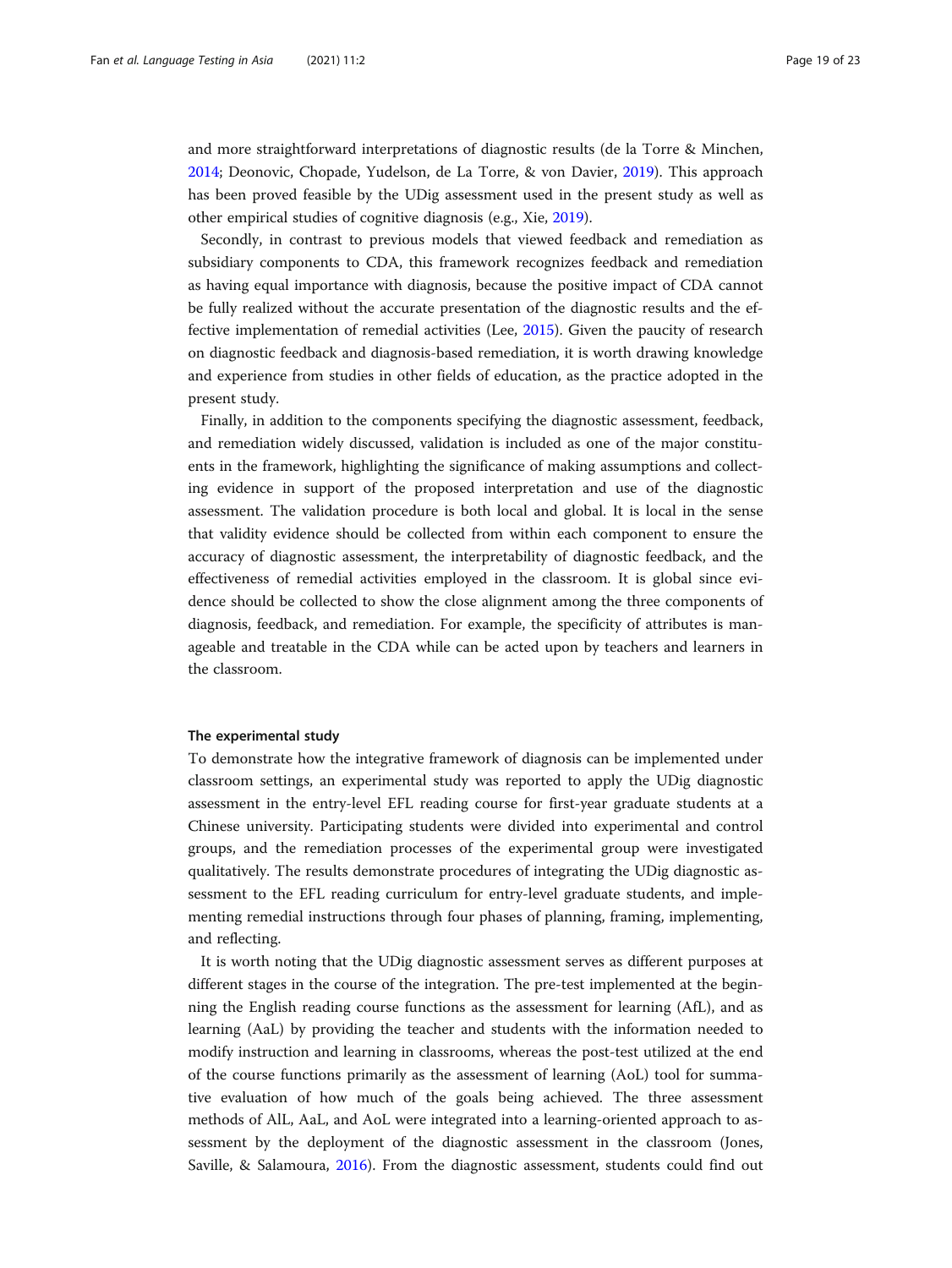what they had achieved, learn the areas for future improvement, and develop metacognition by being involved in the assessment (Jang & Wagner, [2013](#page-21-0)).

The study also investigated beliefs of the teacher and students on language diagnosis and diagnosis-based remediation. The results show that plans of integration, use of diagnostic feedback, and procedures of remediation were influenced by the teacher's orientation to diagnostic assessment and approach to EFL teaching. Flora, in particular, took a collective view on the use of diagnostic assessment, holding that remedial teaching at the group level would be more efficient and effective compared with individualized instruction in the Chinese context where teachers are burdened with a large amount of teaching tasks. However, she acknowledged that the group-level remediation should be complemented, to some extent, by teaching and learning exercises tailored to the needs of individual students. Generally, students had similar views on diagnostic assessment and follow-up remediation with their teacher, especially after the teacher reviewed and explained the diagnostic score report in the classroom, indicating that diagnostic assessment and remediation could play a positive role in students' English learning if assisted by teachers.

To examine the effect of remediation, a quasi-experiment was implemented and reported. The study found that compared with the control group, the experimental group was improved significantly on three attributes after 12-week diagnosis-based remediation. The attributes include analyzing logical relationships between ideas, summarizing the main idea of the text, and making inferences about the author's feelings and attitudes. However, no significant improvement was observed on the total score and other attributes covered by the assessment. The results indicate that the diagnosis-based approach is a more effective way to provide instructionally useful information that can be acted upon in the classroom than other test and assessment approaches that do not differentiate strengths and weaknesses among students with the same total score. It should be noted that 29 students quitted the research before the post-test, 5 from the experimental group and 24 from the control group, indicating that the implementation of remedial activities after the pre-test might exert a positive impact on the attitudes of students toward diagnostic assessment. However, the high dropout rate of the control group brings about the problem of small and unequal sample sizes in the two groups, mitigating the statistical power of the ANCOVA.

# Limitations and future directions

Despite the above insights, the present study has three remaining issues that should be addressed in future research endeavors.

First, the integrative framework of diagnosis was proposed and presented following operational procedures drawn from research in the areas of CDA, score reporting, instruction, and validation. Compared with a large body of studies on CDA, research on the other three components remain scarce. As a result, the procedures listed in the present framework are subject to refinement and revision through, to the best of our knowledge, two ways: a number of empirical studies implementing the framework in a diversified context, and updated reference to increasing research in relevant areas of education.

Second, the UDig system was utilized as diagnostic tools in the classroom, showing the feasibility of using the computer-based diagnostic assessment in the classroom. In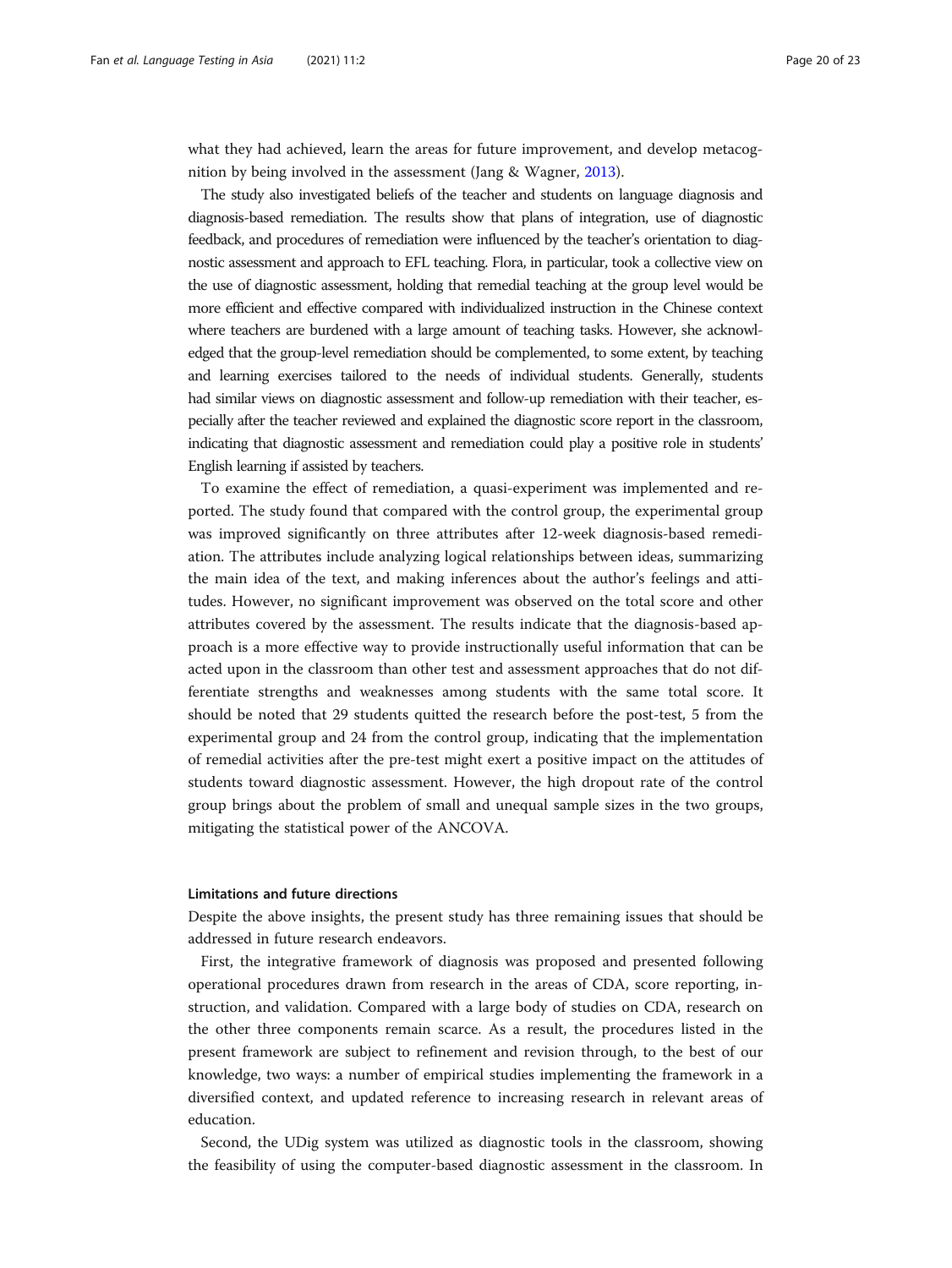the future, the diagnostic assessment system can be expanded to accommodate personalized learning online. In so doing, the diagnostic assessment would be connected to remedial learning more effectively, and learning data could be collected more conveniently.

Last, the present study explored and reported behaviors of the teacher in planning, framing, conducting, and reflecting the remedial activities tailored to students' needs on English reading, as well as the teacher's beliefs and students' beliefs of both diagnostic assessment and diagnosis-based remediation. These qualitative data serve as valuable sources of information. However, other types of qualitative data could be collected in future studies, for example, students' diaries and self-reflections, videos of small-group discussions, and emails between the teacher and students, so that the remediation process would be explored more thoroughly from the perspectives of both the teacher and the students.

Limitations aside, this article attempts to add to the meager literature on the integration of CDA to diagnostic feedback, and remedial teaching and learning, and provide practical guidance to the construction of diagnostic assessment, communication of diagnostic score report, and implementation of remedial activities in the classroom.

#### Abbreviations

AaL: Assessment as learning; AfL: Assessment for learning; AoL: Assessment of learning; CDA: Cognitive diagnostic assessment; CEFR: Common European Framework of Reference for Languages; CET6: College English Test Band 6; CSE: China's Standards of English Language Ability; DCMs: Diagnostic classification models; EFL: English as a Foreign Language; NMET: National Matriculation Entrance Test

#### Acknowledgements

The authors would like to thank the editorial board and anonymous reviewers for their insightful comments on the manuscript.

#### Authors' contributions

The first author was responsible for the construction of the theoretical framework proposed in the study, the design of empirical research, and the writing and editing of the manuscript. The second author was responsible for the administration of the diagnostic assessment used in the study, as well as the design of remedial plans implemented in the classroom. The third author contributed to data collection and part of data analysis. All three authors read and approved the final manuscript.

#### Authors' information

Dr. Tingting Fan has completed her doctoral degree at Guangdong University of Foreign Studies, China, and is currently an assistant professor in the College of Foreign Languages at Nanjing University of Aeronautics and Astronautics. Her areas of interest include EFL education and assessment, mostly in Chinese contexts. Ms. Jieqing Song is a senior editor in the Foreign Language Teaching and Research Press, responsible for the management and operation of the UDig diagnostic system issued by the Press. Her areas of interest lie in language testing and classroom assessment.

Ms. Zheshu Guan is an English-major undergraduate student in the College of Foreign Languages at Nanjing University of Aeronautics and Astronautics. She was working as a teaching assistant for Dr. Fan in the course of the study.

#### Funding

This work was supported by the Humanities and Social Sciences Fund of the Ministry of Education in China [17YJC740017], the Foreign Language Teaching and Research Press [302019070273], and the Undergraduate Training Program for Innovation in China [2019CX01210].

#### Availability of data and materials

The datasets used and/or analyzed during the current study are available from the corresponding author on reasonable request.

#### Competing interests

The authors declare that they have no competing interests.

#### Author details

<sup>1</sup>College of Foreign Languages, Nanjing University of Aeronautics and Astronautics, 29 Jiangjun Ave., Nanjing 211106, People's Republic of China. <sup>2</sup>Foreign Language Teaching and Research Press, 19 XisanhuanBeilu, Beijing 100089, People's Republic of China. <sup>3</sup>College of Foreign Languages, Nanjing University of Aeronautics and Astronautics, 29 Jiangjun Ave., Nanjing 211106, People's Republic of China.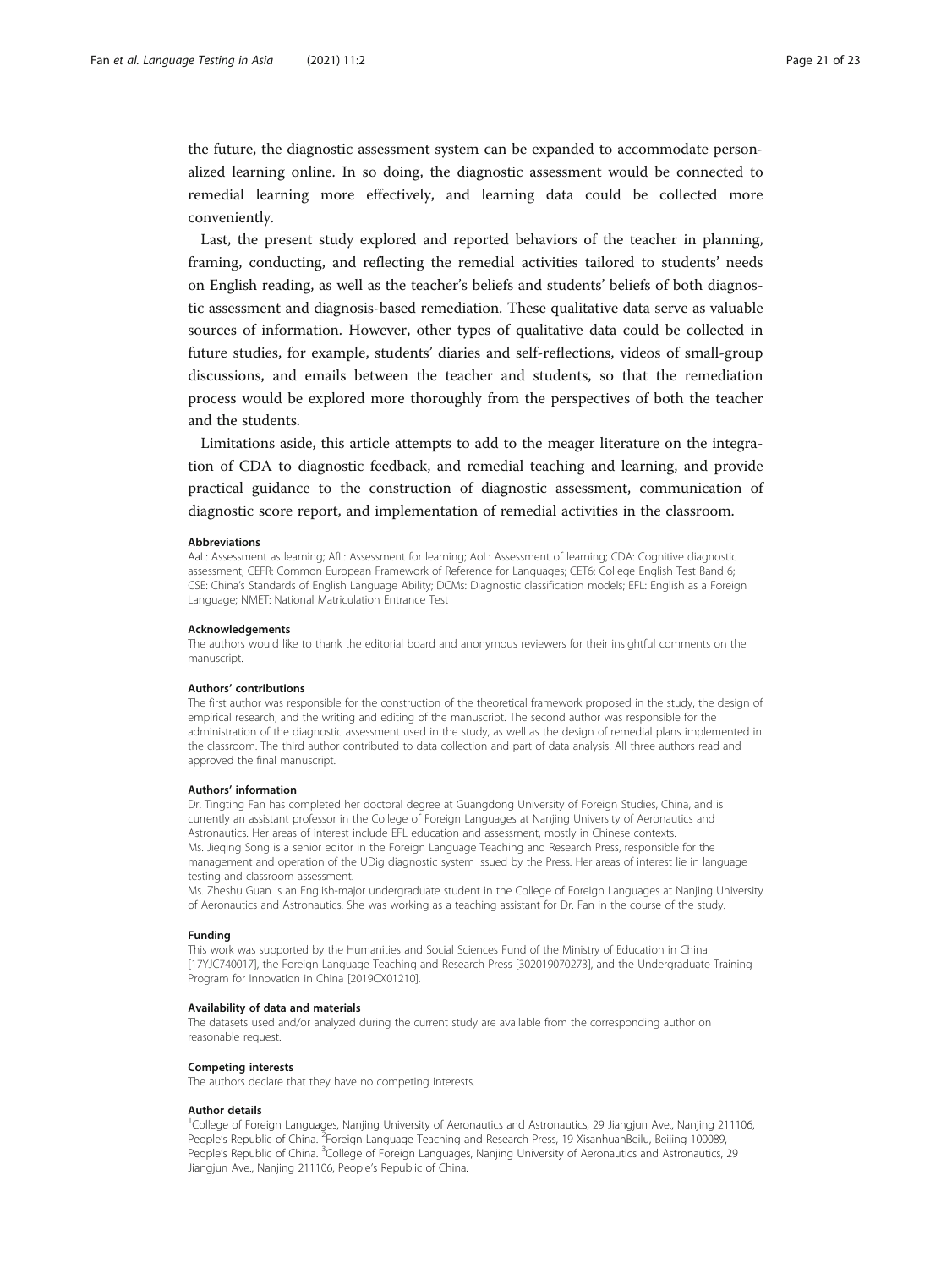### <span id="page-21-0"></span>Received: 2 September 2020 Accepted: 15 December 2020 Published online: 15 January 2021

#### References

- Alderson, J. C., Haapakangas, E.-L., Huhta, A., Nieminen, L., & Ullakonoja, R. (2015). The diagnosis of reading in a second or foreign language. New York and London: Routledge.
- Anderson, L. W., Krathwohl, D. R., Airasian, P. W., Cruikshank, K. A., Mayer, R. E., Pintrich, P. R., … Wittrock, M. C. (2001). A taxonomy for learning teaching, and assessing: a revision of Blooms Taxonomy of Educational Objectives. White Plains: Longman.
- Brown, G. T. L., O'Leary, T. M., & Hattie, J. A. C. (2019). Effective reporting for formative assessment: The asTTle case example. In D. Zapata-Rivera (Ed.), Score reporting research and applications, (pp. 107–125). New York: Routledge.
- Chen, H., & Chen, J. (2016). Retrofitting non-cognitive-diagnostic reading assessment under the generalized DINA model framework. Language Assessment Quarterly, 13(3), 218–230.

Chen, J., & de La Torre, J. (2014). A Procedure for diagnostically modeling extant large-scale assessment data: The case of the programme for international student assessment in reading. Psychology, 5(18), 1967–1978.

- Cronbach, L. J., & Meehl, P. E. (1955). Construct validity in psychological tests. Psychological Bulletin, 52(4), 281–302. de la Torre, J. (2011). The generalized DINA model framework. Psychometrika, 76, 79–199.
- de la Torre, J., & Minchen, N. (2014). Cognitively diagnostic assessments and the cognitive diagnosis model framework. Educational Psychology, 20(2), 89–97.
- Deonovic, B., Chopade, P., Yudelson, M., de La Torre, J., & von Davier, A. A. (2019). Application of cognitive diagnostic models to learning and assessment systems. In M. von Davier, & Y. S. Lee (Eds.), Handbook of diagnostic classification models: models and model extensions, applications, software packages, (pp. 437–460). Berlin: Springer.
- Doe, C. (2015). One teacher's take on using a 'test' for diagnostic purposes in the classroom. Journal of English for Academic Purposes, 18, 40–50.
- Fan, T. (2020). Book review: Handbook of diagnostic classification models: Models and model extensions, applications, software packages. Language Testing, 37(4), 623–626.
- Fan, T. (Accepted). Investigating the validity of a diagnostic score report from the perspective of language learners. Foreign Languages and Their Teaching.
- Fan, T., & Yan, X. (2020). Diagnosing English reading ability in Chinese senior high schools. Studies in Educational Evaluation, 67, 1–12.
- Fan, T., & Zeng, Y. (2016). Cognitive diagnostic assessments and their applications on reading comprehension. Foreign Languages in China, 13(2), 82–89.
- Hambleton, R. K., & Zenisky, A. L. (2013). Reporting test scores in more meaningful ways: a research-based approach to score report design. In K. F. Geisinger, B. A. Bracken, J. F. Carlson, J.-I. C. Hansen, N. R. Kuncel, S. P. Reise, & M. C. Rodriguez (Eds. ), APA handbook of testing and assessment in psychology, Testing and assessment in school psychology and education, (vol. 3, pp. 479–494). Washington, D.C.: American Psychological Association.
- Harding, L., Alderson, J. C., & Brunfaut, T. (2015). Diagnostic assessment of reading and listening in a second or foreign language: elaborating on diagnostic principles. Language Testing, 32(3), 317–336.
- Hattie, J. A. C., & Timperley, H. (2007). The power of feedback. Review of Educational Research, 77(1), 81–112.
- Hill, K., & Mcnamara, T. (2011). Developing a comprehensive, empirically based research framework for classroom-based assessment. Language Testing, 29(3), 395–420.

Jang, E. E. (2009). Cognitive diagnostic assessment of L2 reading comprehension ability: Validity arguments for Fusion model application to LanguEdge assessment. Language Testing, 26(1), 31–73.

Jang, E. E., & Wagner, M. (2013). Diagnostic feedback in the classroom. The Companion to Language Assessment, 2, 693-711. Johnson, M. S., & Sinharay, S. (2018). Measures of agreement to assess attribute-level classification accuracy and consistency for cognitive diagnostic assessments. Journal of Educational Measurement, 55(4), 635–664.

Jones, N., Saville, N., & Salamoura, A. (2016). Learning oriented assessment, (vol. 45). Cambridge: Cambridge University Press. Kim, A. H. (2015). Exploring ways to provide diagnostic feedback with an ESL placement test: Cognitive diagnostic

- assessment of L2 reading ability. Language Testing, 32(2), 227–258.
- Lee, Y. W. (2015). Diagnosing diagnostic language assessment. Language Testing, 32(3), 299–316.
- Lee, Y. W., & Sawaki, Y. (2009). Cognitive diagnosis approaches to language assessment: an overview. Language Assessment Quarterly, 6(3), 172–189.
- Leighton, J., & Gierl, M. (2007). Cognitive diagnostic assessment for education: Theory and applications. Cambridge: Cambridge University Press.
- Ma, W., Iaconangelo, C., & de la Torre, J. (2016). Model similarity, model selection, and attribute classification. Applied Psychological Measurement, 40(3), 200–217.

Mislevy, R. J., Steinberg, L. S., & Almond, R. G. (2003). On the structure of educational assessments. Measurement: Interdisciplinary Research and Perspective, 1(1), 3–62.

- O'Leary, T. M., Hattie, J. A. C., & Griffin, P. (2017). Actual interpretations and use of scores as aspects of validity. Educational Measurement: Issues and Practice, 36(2), 16–23.
- Rankin, J. G. (2016). Standards for reporting data to educators: what educational leaders should know and demand. New York: Routledge.
- Rea-Dickins, P. (2006). Currents and eddies in the discourse of assessment: a learning-focused interpretation. International Journal of Applied Linguistics, 16(2), 163–188.
- Roberts, M. P. R. (2012). Developing and evaluating student score reports for cognitive diagnostic assessment. Doctoral Dissertation. University of Alberta.
- Roberts, M. P. R., & Gierl, M. J. (2010). Developing score reports for cognitive diagnostic assessments. Educational Measurement: Issues and Practice, 29(3), 25–38.
- Roberts, M. P. R., Gotch, C. M., & Lester, J. N. (2018). Examining score report language in accountability testing. Frontiers in Education, 3, 1–17.
- Saldaña, J. (2009). The coding manual for qualitative researchers. Thousand Oaks: Sage Publications Inc.